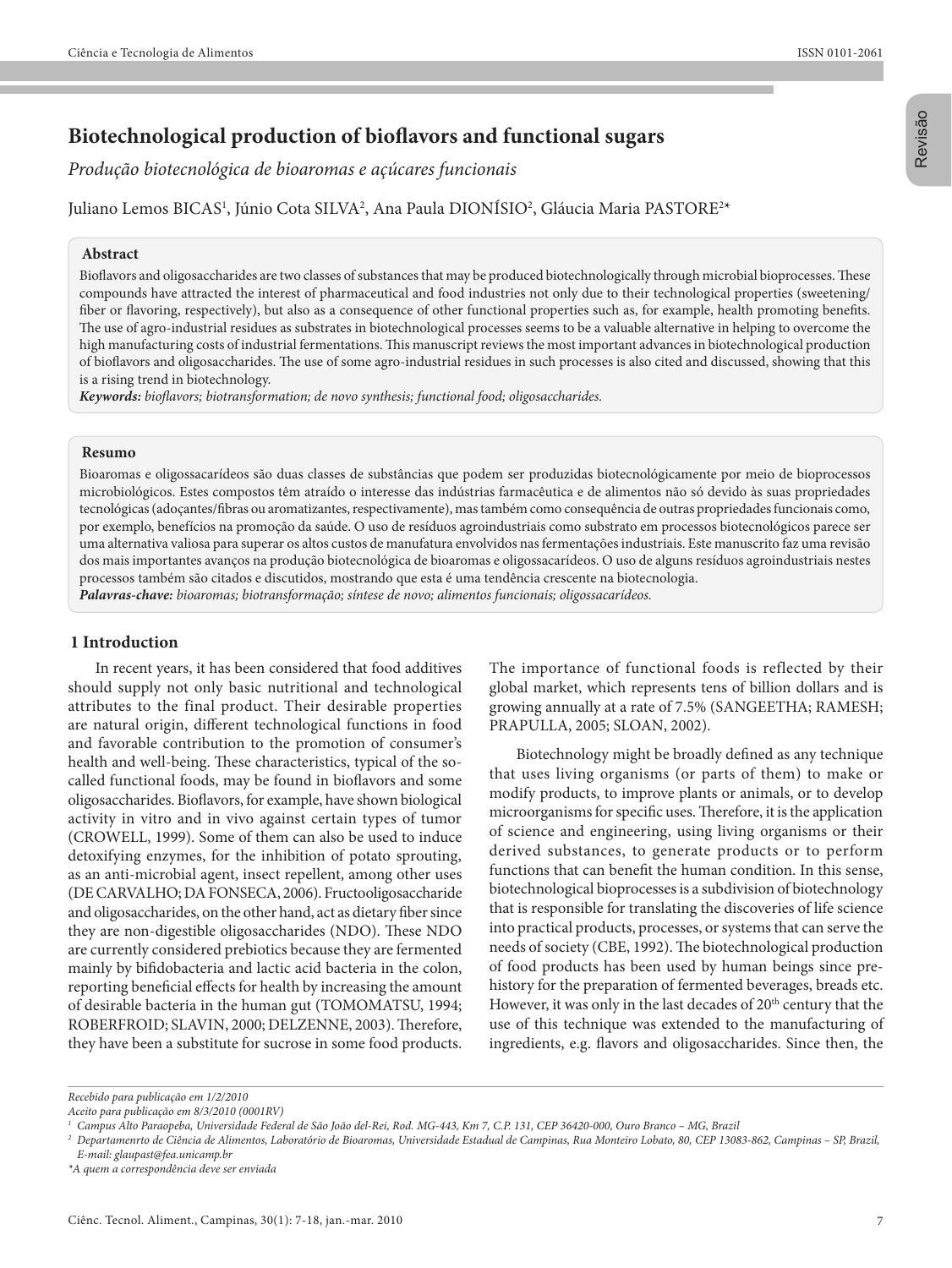industrial adoption of biotechnology has grown constantly in our society, but many bioprocesses are not yet commercially available due to high costs involved.

In parallel, the food, agricultural and forestry industries generate annually millions of tons waste, e.g. bagasses, peels, husks, pulps, aqueous residues and others, many of which raise serious disposal issues and, consequently, considerable costs to various industries. Therefore, an integrated management of these wastes according to the concept "reduce, reuse, and recycle" is constantly being researched (MAKKAR; CAMEOTRA, 2002). One of the alternatives is the possibility of using agro-industrial residues as raw materials in the production of industrially relevant and value-added compounds (ORZUA et al., 2009), with the advantage of providing alternative, abundant, cheaper and readily available substrates to bioprocesses and overcoming environmental problems as a result of their disposal. Industrially, these residues are particularly suited to the field of enzyme and fermentation technology, being especially applicable as substrate for biomass production (PANDEY et al., 2000a).

This paper reviews the latest advances obtained in the field of microbial production of bioflavors and functional oligosaccharides. The possibility of applying biotechnological residues in such processes is also considered.

## **2 Bioflavors**

The sensory evaluation of a food product indicates that aroma is one of the most powerful parameters determining the product's quality and acceptance. The most common characteristic of aroma compounds is their volatility (molecular weight usually lower than 400 Da). These molecules may be hydrocarbons, alcohols, aldehydes, ketones, acids, esters or lactones that are present in low concentrations in the composition of food products.

Basically, there are three methods for obtaining aroma compounds (FRANCO, 2004):

- direct extraction from nature;
- • chemical transformation; and
- biotechnological transformations, which include microbial and enzymatic biotransformations, *de novo* synthesis and genetic engineering.

The production of natural flavors has usually been undertaken by the direct recovery from nature, although many disadvantages are encountered:

- low concentrations of the product of interest, which increases the extraction and purification procedures;
- dependency on seasonal, climatic and political features; and
- • possible ecological problems involved with the extraction.

Chemical transformations result in satisfactory yields and good production rates. However, they hardly present adequate regio- and enantio-selectivity to the substrate, resulting in a mixture of products. This results in significant changes in the product's desired aroma. Moreover, the compounds produced chemically are labeled as "artificial" or "nature identical", decreasing their economic interest.

Biotechnological production, on the other hand, is an attractive alternative for the production of flavors, since it occurs at mild conditions, presents high regio- and enantio-selectivity, does not generate toxic wastes and the products obtained may be labeled as "natural". Additionally, there are some compounds that may be produced exclusively *via* biotechnology. In this sense, biotechnology is an interesting approach for the production of bioflavors, since these compounds are defined as "natural" or "naturally produced" flavors (DEMYTTENAERE, 2001).

As already mentioned, the biotechnological production of aroma compounds may be performed in two basic ways: through *de novo* synthesis or by biotransformations, both being possible with genetically modified organisms. *De novo* ("from the new") synthesis refers to the production of complex substances from simple molecules through complex metabolic pathways. Biotransformations, on the other hand, are single reactions catalyzed enzymatically to result in a product structurally similar to the substrate molecule. The main biotechnological processes employed for the production of bioflavors by means of *de novo* synthesis and biotransformations will be discussed below.

# **3 Production of bioflavors by de novo synthesis**

Volatile organic chemicals are the sensory principles of many products and promote their acceptance and market success (BERGER, 2009). Thus, flavor and aroma synthesis by biotechnological processes nowadays plays an increasing role in the food, feed, cosmetic, chemical and pharmaceutical industries. Apart from plant cell and tissue culture techniques, a directly viable alternative route for flavor synthesis is based on microbial processes, i.e. fermentation (*de novo* synthesis) and bioconversion of appropriate precursor compounds (JANSSENS et al., 1992; MEDEIROS et al., 2000). In this paper, the most important groups of flavors are represented below.

Terpenes are the most abundant group in nature responsible for the characteristic odors of essential oils, and are a preferable substrate for bioconversions studies (JANSSENS et al., 1992). In studies involving *de novo* synthesis, terpenes are present only in a few works. Most of the terpene-producing microorganisms are fungi, and a typical example is the genus *Ceratocystis* which produces aroma compounds. The production of several aroma compounds (citronellol, geraniol, linalool, nerol, α-terpineol and others) using *Ceratocystis* strains was verified in literature (BLUEMKE et al., 2001; COLLINS et al., 1977; LANZA et al., 1976; HUBBALL et al., 1978). Several studies using another species (i.e. *Ascoidea hylecoeti, Cronartium fusiforme*, *Phellinus*sp., *Pleurotus euosmus*) also produced terpene compounds (FRANCKE et al., 1978; DRAWERT et al., 1983; LASETER; WEETE; WALKINSHAW, 1973; JANSSENS et al., 1992). The same terpene-derived compounds were reported in countless pieces of research using microbiological bioconversion, producing aroma compounds with an added value (see topic Production of bioflavors by biotransformation).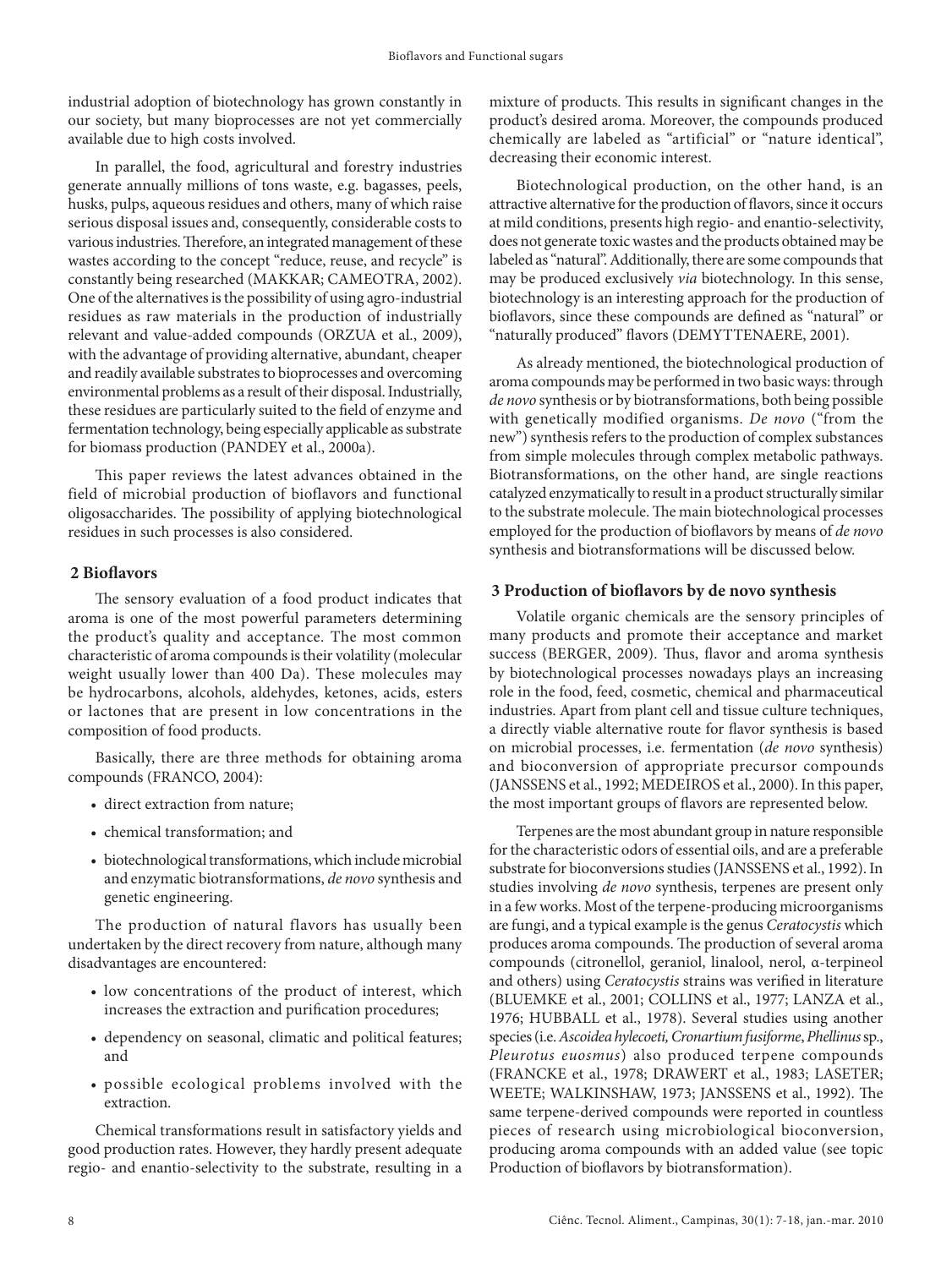Production of volatile fruity aromas occurs during the growth of several microbial species in different culture media (PASTORE; PARK; MIN, 1994). Esters are the most important group involved in the fruity flavor and they are employed in fruit-flavored products and dairy products (GATFIELD, 1988; LONGO et al. 2006). Some research can be found in the literature using different microorganisms for *de novo* synthesis to produce ester compounds. The moulds *Saccharomyces* sp., *Hansenula* sp. and *Candida utilis* could produce ethyl acetate in a medium containing ethanol (ARMSTRONGet al., 1984). Ethyl hexanoate is another important compound, with a fruity characteristic note (PASTORE; PARK; MIN, 1995; YAMAUCHI; HASUO; AMACHI, 1989; YAMAUCHI, 1991; YOSHIZAWA et al., 1988). The formation of other microbial esters was recently described in a review (PARK et al., 2009).

In appropriate concentration, unsaturated alcohols have an important aroma function in the product. BERGER (2009) reported that these alcohols may be produced biotechnologically to generate commercial natural aroma chemicals. The production of some alcohols, e.g. 1-octen-3-ol, is well reported in different studies (ASSAF et al., 1997; PASTORE; PARK; MIN, 1995; YAMAUCHI; HASUO; AMACHI, 1989; YAMAUCHI et al., 1991; YOSHIZAWA et al., 1988).

Lactones (cyclic ketones) are associated with odor impressions such as fruit, coconut-like, sweet or nutty notes (JANSSENS et al., 1992; MARQUES et al., 1999). Lactones may be produced by chemical synthesis, but the advantages associated with using bio-production encouraged the production by fermentation using fungus and yeast strains. *Sporobolomyces odorus* is a yeast which produces *de novo* up to 1.6 mg.L<sup>-1</sup> of 4-decalactone, resulting in an intense peach odor. A soil fungus, *Trichoderma viride*, generates a strong coconut aroma, with a production of 170 mg.L–1 of 6-penthyl-2-pyrone, the character impact compound (WELSH; MURRAY; WILLIAMS, 1989).

Pirazines are heterocyclic nitrogen-compounds which contribute significantly to the flavor of many foods. They confer the typical aroma of heated foodstuffs, normally formed through the Maillard reaction. However, a few microorganisms are also able to produce pyrazines, i.e. *Bacillus subtilis* (KOSUGE; KAMIYA, 1962) and *Corynebacterium glutamicum* (DEMAIN et al., 1967). The last one was able to produce 3 g.L–1 of tetramethypyrazine in a 5-day fermentation.

Currently, advances in industrial biotechnology offer potential opportunities for economic utilization of agroindustrial residues. Considering the present importance of using an economic sources of nutrients, Berger (2009) suggested the use of non-conventional media in the biotechnology of flavors. Thus, many research groups have developed procedures that involve the use of residues, and this is the focus in this review.

Solid state fermentation (SSF) is an important technology for value-addition, and utilization of these products and their residues as these could be economically useful for the production of flavor and aroma compounds, so that this represents a promising strategy (SINGHANIA et al., 2009; PANDEY, 2003; PANDEY et al., 2000c; PANDEY et al. 2000b, WANG; YANG, 2007; HÖLKER; LENZ, 2005). This technique is defined as any fermentation process performed on a non-soluble material that acts both as physical support and as source of nutrients in the absence of free flowing liquid (WANG; YOUNG, 2007).

Citric pulps are a solid waste derived from the citric juice industry and studies have demonstrated that it is an adequate substrate for aroma production by *C. fimbriata*, opening new promising perspectives for this process. The microorganism was used to produce fruity aroma compounds in citric pulp medium. After 24 h, a ~100 µmol.L<sup>-1</sup>.g<sup>-1</sup> of total volatiles (represented by ethyl acetate and isoamyl acetate) were detected when the citric pulp was supplemented with 50% of soy bran, 25% of sugarcane molasses, and mineral saline solution, containing  $KH_{2}PO_{4}$ ,  $CaCl<sub>2</sub>$  and MgSO<sub>4</sub> (ROSSI et al., 2009).

Coffee pulp and husk are coffee-derived residues and offer potential opportunities in industrial biotechnology, including flavor production (PANDEY et al., 2000c). SOARES et al. (2000) studied a fruity flavor production by *C. fimbriata* grown on steam-treated coffee husk supplemented with glucose. The results showed strong pineapple and banana aroma compounds formed in the fermentation, using different concentrations of glucose (20-46%). When leucine was enhanced in the medium, the total volatiles were evidenced, especially for ethyl acetate and isoamyl acetate, resulting in a strong banana odor. Other aldehydes, alcohols and esters were also identified in the headspace of the cultures.

Pandey et al. (2000d) considered sugarcane bagasse to be an ideal substrate for microbial processes to produce value-added products due to its abundant availability. This residue is the major by-product of the sugar cane industry and contains about 50% cellulose, 25% hemicellulose and 25% lignin. Christen et al. (1997) reported that *C. frimbriata* was able to produce fruity aroma using sugar cane bagasse supplemented with a synthetic medium containing glucose, and when the medium was supplemented with leucine or valine, a strong banana aroma was evidenced. Similar results were obtained when other agroindustrial residues (wheat bran and cassava bagasse) presented a leucine or valine supplementation. Actually, this *C. fimbriata* strain is one of the most extensively studied microorganisms for the *de novo* synthesis of fruity flavor compounds and it has been tested in a variety of other agro-industrial residues, supplemented or not.

Cassava bagasse, a fibrous material of the cassava-processing industry, contains about 30 to 50% of starch on dry weight basis. Due to its rich organic nature and low ash content, it can serve as an ideal substrate for microbial processes for the production of value-added products (PANDEY *et al.*, 2000a). Bramorski *et al.* (1998b), using the *C. fimbriata* strain, compared to fruity aroma production in solid-state cultures from four agro-industrial wastes: cassava bagasse, apple pomace, amaranth and soybean. Cassava bagasse was used in combination with soybean or apple pomace, and all the media supported fungal growth. A strong fruity aroma was evidenced in media containing cassava bagasse with apple pomace or soybean. The major components identified were esters and alcohols, and minor quantities of acid, aldehyde and ketones were found too. When *Rhizopus* strains were used with the same agro-industrial residues, the production of total volatile compounds increased more than three times, reaching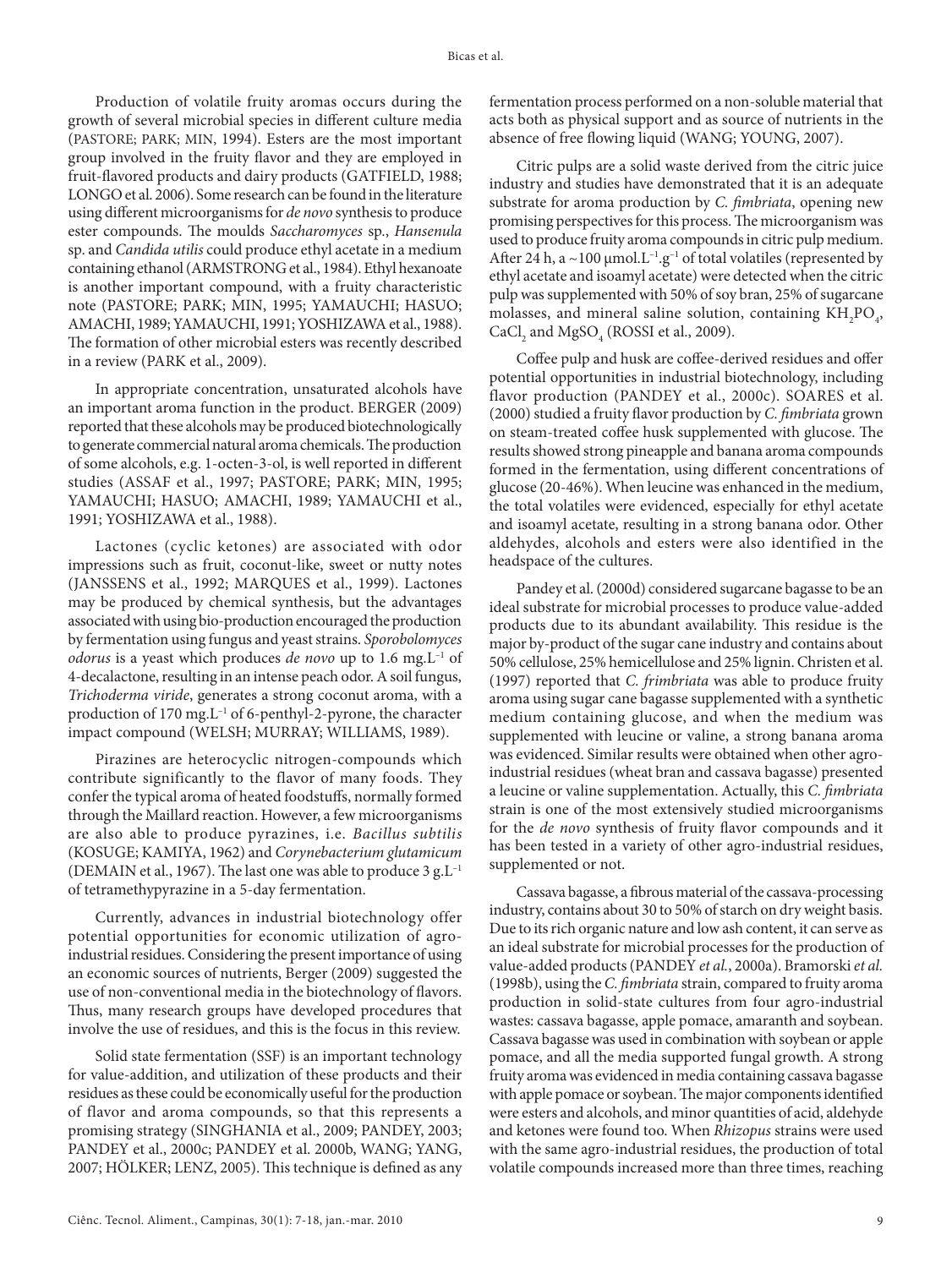$\sim$ 280 µmol ethanol eq. per L, when an amaranth medium added with mineral salt solution was used. Finally, the *Rhizopus oryzae* ATCC 34612 strain was chosen as the most suitable strain in this procedure (CHRISTEN *et al.*, 2000).

*Rhizopus oryzae* was tested to produce volatile compounds using cassava bagasse, soybean meal and amaranth grain as substrates, and an alcohol (ethanol) was the major volatile compound, constituting more than 80% of the total. Lower concentrations of aldehydes, esters and other alcohols were identified (BRAMORSKI et al., 1998a).

Optimization studies for the production of aroma compounds were conducted using the *Kluyveromyces marxianus* microorganism. The production of fruity aroma compounds (principally alcohols, aldehydes and esters) obtained from yeast culture was feasible when using cassava bagasse and giant palm bran (*Opuntia ficus* indica) as substrates. When cassava bagasse was supplemented with 10% of glucose, the production of esters (ethyl acetate), mainly responsible for the fruity aroma, was favored (MEDEIROS et al., 2000). Finally, the use of cassava wastewater, a liquid residue from the cassava industry, has also been reported for the production of aroma compounds by the cyanide-resistant *Geotrichum fragans*. After 72 hours of fermentation some alcohols, esters and acid were found to accumulate (DAMASCENO et al., 2003).

## **4 Production of bioflavors by biotransformation**

Biotransformations can be briefly described as chemical reactions catalyzed by microorganisms or enzyme systems and are usually carried out with growing cultures, previously grown cells, immobilized cells, purified enzymes, or multiphase systems (BICAS et al., 2009). This biotechnological approach plays a key role in the area of foodstuffs, chiral drugs industry, vitamins, specialty chemicals, and animal feed stock (DOBLE; KRUTHIVENTI; GAIKAR, 2004). In the field of flavor production, biotransformations have increasingly been investigated in recent years and appear to be one of the most promising manufacturing techniques for the future (BICAS et al., 2009).

*R*-(+)-limonene is one of the most studied precursors in biotransformation experiments for the production of bioflavors. Its chemical structure, similar to valuable oxygenated flavor compounds (carveol, carvone, perillyl alcohol, terpineols etc), presents one chiral center and ten carbons, six being cycled, which classifies it as a monocyclic monoterpene. Different microorganisms are able to degrade this molecule for the production of flavor compounds. The main metabolic pathways through which these biotransformations are possible have been reviewed recently (MARÓSTICA Jr. et al., 2007a; BICAS et al., 2008b). The most recent advances in the field were obtained for the biotransformation of limonene in α-terpineol production. This compound is a monoterpene alcohol widely applied in cosmetics, food and household products and flavor preparations (BAUER et al., 2001). One of the first processes for the conversion of limonene to α-terpineol was performed with a *Cladosporium* sp. and the production obtained reached almost 1.0 g.L–1 (KRAIDMAN et al., 1969). Years later many researchers have described the use of *Penicillium digitatum* for this bioprocess (DEMYTTENAERE; VAN BELLEGHEM; DE KIMPE, 2001; ADAMS et al., 2003). The use of organic co-solvents (TAN; DAY, 1998b), immobilized biomass (TAN; DAY, 1998a) and a closed gas loop bioreactor (PESCHECK et al., 2009) have been considered in some cases, but a significant production was only reached through sequential substrate addition (TAN et al., 1998c). More recently, *Fusatium oxysporum* has also been applied to the production of α-terpineol from limonene. The first description of such a process indicated a production lower than 500 mg.L–1 (MARÓSTICA Jr.; PASTORE, 2007b), which was further optimized by means of statistical methods to result in a product concentration of 2.4 g.L $^{-1}$  after 72 hours of process (BICAS et al., 2008a). Subsequently, this biotransformation was characterized and the α-terpineol concentration was recalculated using a more reliable technique, which resulted in a new productivity value, close to 4  $g.L^{-1}$  after 48 hours (BICAS et al., 2010). The last study also indicated an interesting possibility of using the *F. oxysporum* strain to co-produce, in the same process, alkaline lipase. The biotransformation of limonene for α-terpineol has also been described for bacterial strains. *Pseudomonas gladioli*, for example, could produce up to 1.0 g.L<sup>-1</sup> of  $\alpha$ -terpineol (CADWALLADER et al., 1989) and the enzyme responsible for this biotransformation, called α-terpineol dehydratase, was isolated and characterized in the following study (CADWALLADER et al., 1992). The use of genetic engineering tools has also been considered for this biotransformation, when a recombinant *E. coli* could express α-terpineol dehydratase from a *Bacillus* sp. strain (SAVITHIRY; CHEONG; ORIEL, 1997). However, the most interesting report, on what is perhaps the most viable process from an industrial and economical point of view, was performed using *Sphingobium* sp. (formerly identified as *P. fluorescens*) in a biphasic system. When sunflower oil was used as organic phase, α-terpineol production could reach up to  $120-130$  g.L<sup>-1</sup> in less than four days under non-optimized conditions (BICAS et al., 2009). This is, as far as the authors know, the highest bioflavor production ever described for a microbial biotransformation.

One interesting approach in terpene biotransformation processes is the possibility of replacing terpene standards with essential oils as substrate. The main examples are turpentine oil, a by-product from the paper and cellulose industry rich in α- and β-pinenes, and orange peel oil, a by-product from citrus industry rich in *R*-(+)-limonene (90-95%), which were used for screening bioflavor-producing fungi. The biotransformation of *R*-(+)-limonene, α- and β- pinenes from these oils resulted in α-terpineol and perillyl alcohol, verbenol and verbenone, respectively, as the main products. The concentrations, however, remained lower than 100 mg.L–1 even when terpene standards were used (MARÓSTICA et al., 2007). In another study, a higher *R*-(+)-α-terpineol production could be obtained from orange peel oil using *F. oxysporum*, as already mentioned above (MARÓSTICA; PASTORE, 2007b).

Vanillin, one of the main aroma compound applied worldwide, may also be produced in high yields through microbial biotransformations (DAUGSCH; PASTORE, 2005; WALTON et al., 2000). This compound, extensively used in the food and pharmaceutical industries, has been historically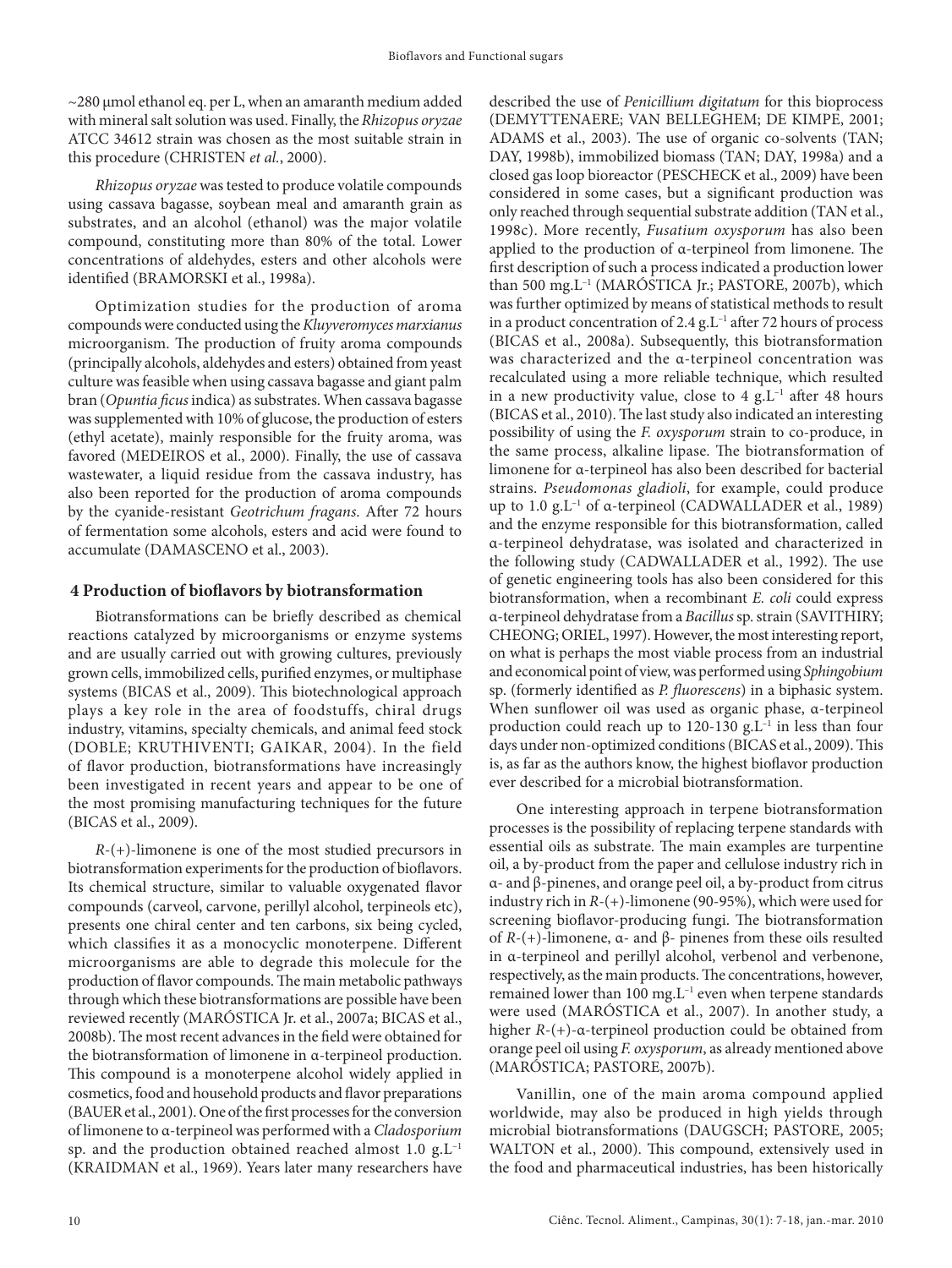obtained by extraction from the fermented pods of *Vanilla* orchids. Today, synthetic vanillin produced from kraft lignin, with a price ~100 times lower, dominates the market. The higher yield already obtained for biotechnologically-produced natural vanillin refers to patent processes: the bioconversion of ferulic acid into vanillin by strains of *Amycolatopsis* sp. or *Streptomyces setonii* in a 10 L bioreactor, with a final production of, respectively, 11.5 g.L–1 (conversion rate of 77.8%) after 32 h (RABENHORST; HOPP, 2000) or 13.9 g.L–1 (yield of 75%) after 17 hours of the substrate feed (MUHEIM et al., 2001). In fact, the microbial transformation of ferulic acid is recognized as the most attractive and promising alternative source of natural vanillin.

The use of agro-residues as substrates in bioprocesses has also been extensively evaluated for the production of flavors by biotransformation. As already stated elsewhere, this strategy seems to be a rising trend to overcome high manufacturing costs involved in microbial production of bioflavors (BICAS et al., 2009).

Ferulic acid, for example, the precursor of vanillin in biotransformation processes, can be obtained from lignincontaining agricultural residues. Some studies have investigated various agro-industrial by-products as a source of ferulic acid, the main ones being cereal bran or sugar-beet pulp (0.5-1.0 g ferulic acid per 100 g) (THIBAULT et al., 1998). Autoclaved maize bran was used as a crude source of ferulic acid. The results revealed a 500-600 mg.L–1 vanillin production after seven days, which could be increased by the use of XAD-2 resin (LESAGE-MEESSEN et al., 2002). Rice bran oil could also serve as a ferulic acid source for bioconversion in a 25 L bioreactor, resulting in a production of  $1.1$  g.L<sup>-1</sup> of vanillin after 54 hours in a molar yield close to 61% (ZHENG et al., 2007). Engineered *Escherichia coli* (strain JM109/pBB1), containing the genes for feruloyl-SCoA synthetase and feruloyl-SCoA hydratase/aldolase from *Pseudomonas fluorescens* BF13, has also been used to produce vanillin from wheat bran and corn cob hydrolysates (DI GIOIA et al., 2007; TORRES et al., 2009). The maximum vanillin concentration was relatively low  $(\sim 240 \text{ mg} \cdot \text{L}^{-1})$  when compared to the traditional processes (TORRES et al., 2009), but this is another practical example of genetically modified microorganisms applied to biotransformation processes, an increasing trend in biotechnology.

The use of cassava wastewater, a residue from cassava flour processing, for bioflavor production has also been considered to reduce the manufacturing costs. This agro-industrial residue is rich in sugars ( $\sim$ 40 g.L<sup>-1</sup>), nitrogen ( $\sim$ 2 g.L<sup>-1</sup>) and a variety of minerals (K, Mg, P, Ca, S, Fe, Zn, Mn, Cu) and therefore it has been considered very attractive for the growth of many microorganisms (MARÓSTICA; PASTORE, 2007a). The first description of bioflavor production through biotransformation processes using cassava wastewater for biomass production was reported for a *Penicillium* sp strain. When transferred to a fresh mineral medium with citronellol as sole carbon source, this microorganism produced a mixture of *cis*- and *trans*-rose oxides in a total concentration of  $\sim$ 100 mg.L<sup>-1</sup> (MARÓSTICA; PASTORE, 2006). Using a similar technique, *Fusarium oxysporum*, *Aspergillus* sp. or *Penicillium* sp. grown in cassava wastewater could biotransform *R*-(+)-limonene to produce *R*-(+)-α-terpineol (MARÓSTICA; PASTORE, 2007b). In both cases, cassava wastewater was suitable for biomass production, but the use of mineral media during the biotransformation was recommended to increase yields (MARÓSTICA; PASTORE, 2006; MARÓSTICA and PASTORE, 2007b).

#### **5 Oligosaccharides**

Fructooligosaccharides and galactooligosaccharides are the most studied oligosaccharides and are widely applied commercially. However, other oligosaccharides have also been described in the literature. Xylooligosaccharides (XOS), for example, may be produced from hemicellulose of lignocellulosic material wastes, such as wheat bran (MAALEJ-ACHOURI et al., 2009). Chitooligosaccharides (COS) is another class of NDO that have been produced mainly from enzymatic hydrolysis of chitin, whose main sources are crab and shrimp offal (KIM; RAJAPAKSE, 2005). This paper will focus on the most recent advances in the biotechnological production of FOS and GOS.

#### **6 Fructooligosaccharides (FOS)**

FOS are found as natural components of different elements in the human diet, such as vegetables, fruits and honey; however, the amount of these saccharides is small in these foods and varies with seasonal conditions (HARTEMINK et al., 1997; YUN, 1996). FOS are fructose oligomers, represented mainly by 1-kestose  $(GF_2)$ , nystose  $(GF_3)$  and fructofuranosyl nystose ( $GF_4$ ). Fructosyl (F) units are bound to one another and to sucrose (GF) via beta glycosidic bonds  $(2\rightarrow 1)$ , which differentiates them from other oligosaccharides (YUN, 1996). The human organism does not have enzymes capable of metabolizing FOS; however, these can be fermented by diverse bifidobacteria that colonize the intestine, which allows the number of these cells to increase (MOLIS et al., 1996). This alteration can give rise to physiological responses, such as blood pressure reduction in hypertensive people, alteration of fatty acid metabolism, reduction in carbohydrate and lipid absorption, normalization of blood pressure and serum lipids, in addition to improving the metabolism of diabetic individuals (YAMASHITA; KAWAI; ITAKAMURA, 1984; SPIEGEL; ROSE; KARABELL, 1994; HARTEMINK, 1997; KAUFHOLD; HAMMON; BLUM, 2000).

FOS obtained biotechnologically consist of both linear and branched chains, with a degree of polymerization (DP) ranging from 1 and 5 of fructosyl units (HARTEMINK et al., 1997; LIM et al., 2007). The synthesis of these compounds by microorganisms occurs by means of specific enzymes, which convert sucrose into oligosaccharides in the presence of high concentrations of the substrate. Some authors refer to these enzymes as fructofuranosidases (E.C.3.2.1.26) and others as fructosyltransferases (E.C.2.4.1.9), even those originated from the same microorganism, such as *Aspergillus niger*. However, the two types of microbial enzymes, the hydrolases (glycosidases, EC 3.2.) and the transferases (glycosyltransferase, EC 2.4.), may, theoretically, synthesize oligosaccharides (MONSAN; PAUL, 1995; YUN, 1996).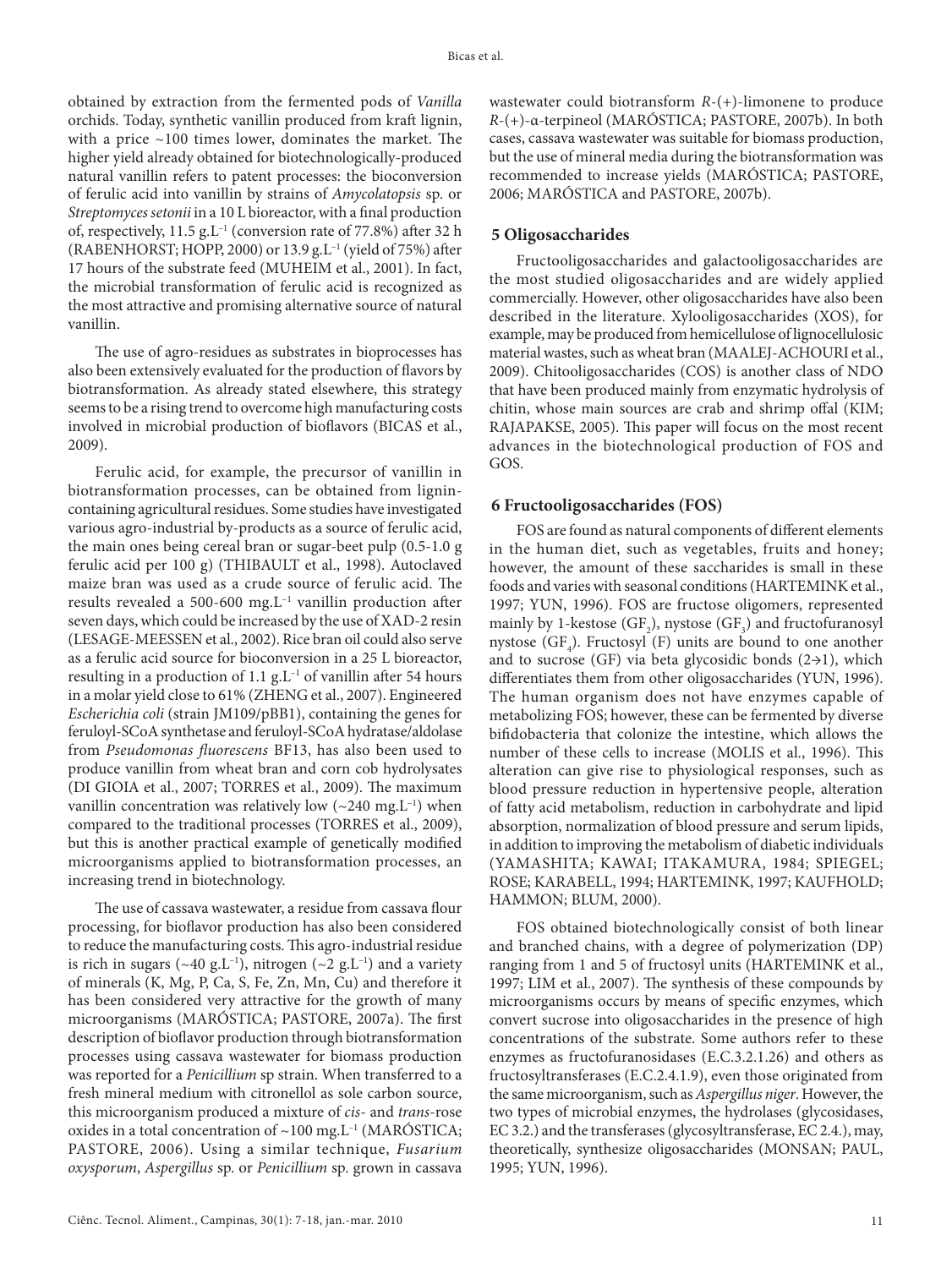Several enzymes with a transfructosylation activity have been identified and characterized in different microorganisms, such as *Glucanocetobacter diazotrophicus* (HERNANDEZ et al., 1995; MARTÍNEZ-FLEITES et al., 2005), *Lactobacillus reuteri* (VAN HIJUM; SZALOWSKA; VAN DER MAAREL, 2004; OZIMEK; KRALJ; VAN DER MAAREL, 2006), *Pseudomonas syringae* pv. phaseolicola (HETTWER; GROSS; RUDOLPH, 1995), *Streptococcus salivarius* (SONG; JACQUES, 1999), *Bacillus subtilis* (CHAMBERT et al., 1974; CHAMBERT; GONZY-TRÉBOUL, 1976),*Klyveromyces marxianus* (SANTOS; MAUGERI, 2007), *Aspergillus aculeatus* (GHAZI et al., 2006), *Aspergillus niger* (PARK; ALMEIDA, 1991), *Aspergillus oryzae* (SANGEETHA; RAMESH; PRAPULLA, 2005a), *Aspergillus japonicus* (DORTA et al., 2006; MUSSATO et al., 2009), *Penicillium citrinum* (HAYASHI; YOSHIYAMA; FUJII, 2000, LIM et al., 2007). Table 1 summarizes the most important parameters and yields from a typical reaction of FOS synthesis.

The production of the enzyme fructosyltransferase can be carried out by solid state fermentation (SSF), using various agricultural by-products such as cereal bran, corn products, sugarcane bagasse, cassava bagasse (tippi) and by-products of coffee and tea processing. The process to produce FTase has been investigated among cereal brans, and results suggest that rice and wheat bran are good substrates for FTase production by *Aspergillus oryzae* CFR 202. In addition, corn germ supported maximum FTase production among the various corn products used, whereas among the by-products of coffee and tea processing used, spent coffee and spent tea were good substrates, with supplementation of yeast extract. Maximum FOS production was obtained with FTase after 8 hours of reaction starting from 60% w/v sucrose (SANGEETHA; RAMESH; PRAPULLA, 2004b). A patent application described a method to produce large amounts of the enzyme *β*-fructofuranosidase by *Aspergillus niger* using preferentially wheat bran as substrate. The maximum yield was around 60% w/w of FOS and the results suggested that this is a useful process to be applied on an industrial scale (PARK; PASTORE, 2006).

It was clearly demonstrated that molasses are good nutrient sources to be used as culture medium. Thus, in addition to their use in enzyme production, these residues may also be suitable in the direct production of oligosaccharides by microorganisms (GHAZI et al., 2006; SHIN et al., 2004). Sugar syrup and molasses from beet processing, containing 620 and 570 mg.mL–1 sucrose, respectively, were assayed as low-cost and available substrates for the enzymatic synthesis of FOS. The FOS production increased when lowering the initial pH value of syrup (7.5) and molasses (8.9) to 5.5. Using approximately 10 U transfructosylating activity per g sucrose, the FOS concentration reached a maximum of 388 mg.mL–1 after 30 hours using syrup

|  |  |  |  |  |  |  |  |  | Table 1. Typical features of FOS Synthesis by FTase from different microbial strains. |  |
|--|--|--|--|--|--|--|--|--|---------------------------------------------------------------------------------------|--|
|--|--|--|--|--|--|--|--|--|---------------------------------------------------------------------------------------|--|

| Microorganism              | Enzyme                                                          | Optimal conditions                                             | $Y_{FOS}^{\star}$      | References                             |
|----------------------------|-----------------------------------------------------------------|----------------------------------------------------------------|------------------------|----------------------------------------|
| Acetobacter diazotrophicus | Levansucrase<br>$(E.C. 2.4.1.10) - Free enzyme$                 | $40 °C - pH 5.5 - 18 hours -$<br>200 rpm - sucrose 60%         | $Y_{FOS}$ : 50%        | Támbara, Hormaza,<br>Pérez (1999)      |
| Bacillus macerans          | Fructosyltransferase<br>$(E.C. 2.4.1.9) - Free enzyme$          | 50 °C - pH 7.0 - 100 hours -<br>sucrose 50%                    | $Y_{\text{FOS}}$ : 43% | Kim et al. (2000)                      |
| Klyveromyces marcianus     | Inulinase $\mathord{\text{--}}$<br>Immobilized enzyme           | $50 °C - pH 6.0 - 4 hours -$<br>sucrose 45%                    | $Y_{\text{EOS}}$ : 10% | Santos and<br>Maugeri (2007)           |
| Penicillium citrinum       | Neo-fructosyltransferase-<br>Free mycelia                       | $50 °C - 40 hours - 100 rpm -$<br>sucrose 70%                  | $Y_{\text{roc}}$ : 57% | Hayashi et al. (2000)                  |
| Penicillium citrinum       | Neo-fructosyltransferase -<br>Mycelia and co-immobilized enzyme | $50 °C - pH 6.0 - 48 hours -$<br>100 rpm - sucrose 60%         | $Y_{\text{FOS}}$ : 18% | Lim et al. (2007)                      |
| Aspergillus sp.            | β-fructofuranosidase<br>$(E.C. 3.2.1.26) - Free enzyme$         | $40 °C - pH 5.5 - 6 hours -$<br>sucrose 61.5%                  | $Y_{FOS}$ : 61%        | Fernández et al. (2004)                |
| Aureobasidium pullulans    | Fructosyltransferase<br>$(E.C. 2.1.4.9.)$ – Free enzyme         | 40 °C – pH 5.5 – 25 hours –<br>500 rpm - sucrose 40%           | $Y_{FOS}$ : 91%        | Yun and<br>Song (1993)                 |
| Aureobasidium pullulans    | Fructosyltransferase<br>$(E.C. 2.1.4.9.)$ – Free enzyme         | 55 °C - pH 5.5 - 24 hours -<br>sucrose 80%                     | $Y_{\text{FOS}}$ : 56% | Sangeetha, Ramesh,<br>Prapulla (2004a) |
| Aspergillus oryzae         | Fructosyltransferase<br>$(E.C. 2.1.4.9.)$ – Free enzyme         | $55^{\circ}$ C – pH 5.5 – 12 hours –<br>sucrose 55%            | $Y_{\text{EOS}}$ : 54% | Sangeetha, Ramesh,<br>Prapulla (2004b) |
| Aspergillus niger          | β-fructofuranosidase<br>$(E.C. 3.2.1.26) - Free enzyme$         | 40-65 °C - pH 6.0-8.5 -<br>sucrose 40-70%                      | $Y_{FOS}$ : 60%        | Park and<br>Pastore (2006)             |
| Aspergillus japonicus      | β-fructofuranosidase<br>(E.C. 3.2.1.26) - Immobilized mycelia   | $55^{\circ}$ C – pH 5.5 – 4 hours –<br>sucrose 65%             | $Y_{FOS}$ : 61%        | Cruz et al. (1998)                     |
| Aspergillus japonicus      | β-fructofuranosidase<br>(E.C. 3.2.1.26) - Free enzyme           | $37^{\circ}$ C – pH 5.5 – 8.5 hours –<br>200 rpm - sucrose 30% | $Y_{FOS}$ : 93%        | Sheu et al. (1998)                     |

 $^*$  Yield of FOS (Y $_{_{\rm FOS}}$ ) is defined as the ratio between final concentration of FOS (g.L<sup>-1</sup>) divided by start concentration of sucrose (g.L<sup>-1</sup>) (× 100).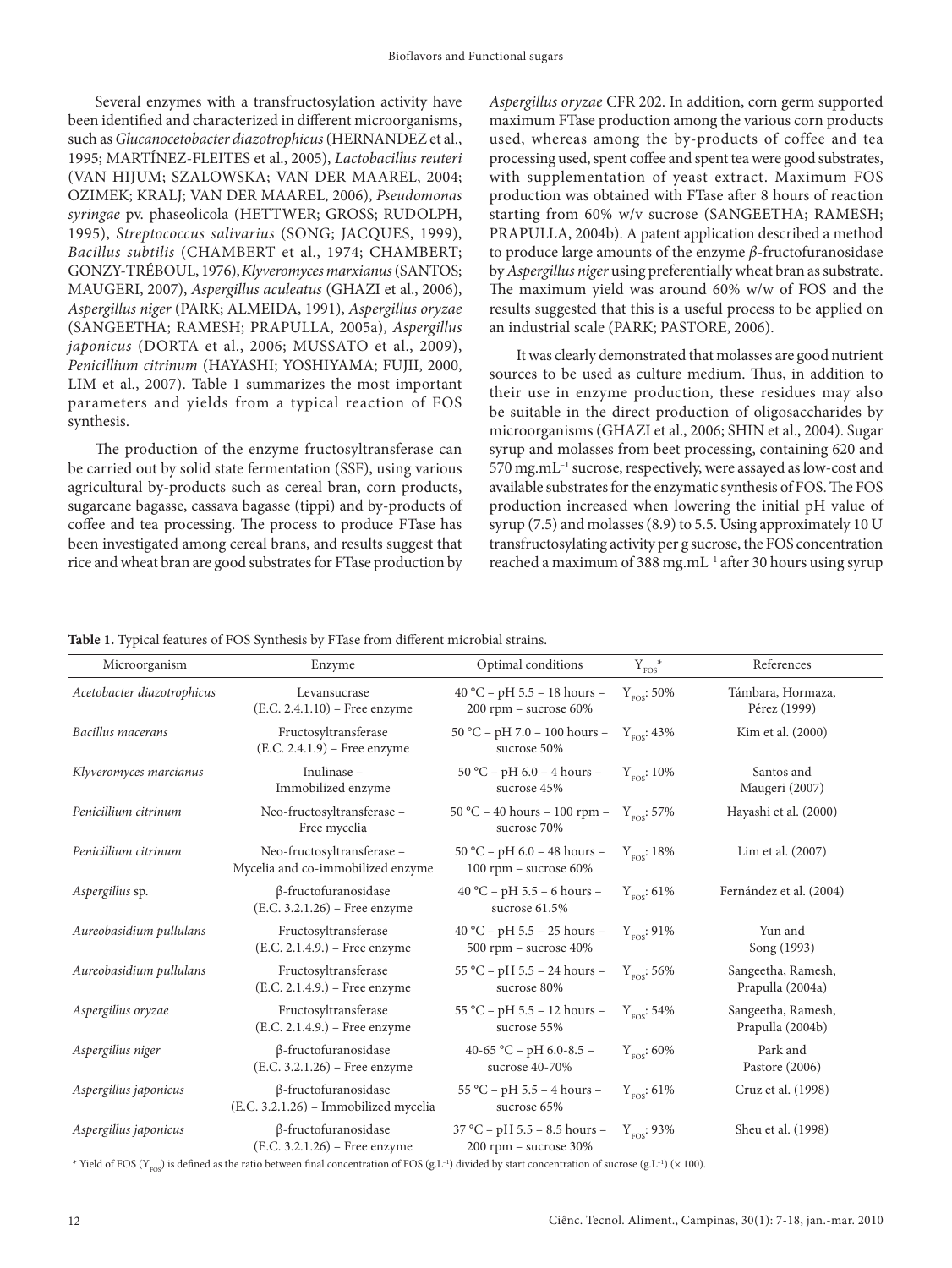and 235 mg.mL–1 after 65 hours with molasses. These values corresponded to approximately 56 and 49% w/w, respectively, of the total carbohydrates amount in the mixture (GHAZI et al., 2006). The higher FOS yields reported are around 50-60% w/w (PARK; PASTORE, 2006; Sangeetha; Ramesh; Prapulla, 2004a; CRUZetal., 1998). Shinetal.(2004) evaluated the growth of three different strains of *Aureobasidium pullulans* in batch cultures to compare their abilities to produce FOS. Using *A. pullulans* cells cultivated at 55 °C and pH 5.5, 166  $g.L^{-1}$  of FOS was produced after 24 hours from 360 g. $L^{-1}$  sugar molasses (sucrose equivalent). Therefore, the higher FOS yields achieved by using agro-industrial wastes (56 and 49% w/w) indicate that these are potential substrates to be applied in industrial synthesis of oligosaccharides, although extensive studies on scale-up processes are needed.

#### **7 Galactooligosaccharides (GOS)**

GOS are non-digestible, short-chain polysaccharides (DP 3-6) known to promote and sustain the growth of beneficial bacteria, especially *Bifidobacterium*, within the colon (TOMOMATSU, 1994). GOS are considered as prebiotics and important functional food ingredients linked to numerous health benefits, including reduced colon cancer risk and enhanced immunity (CRITTENDEN, 1999). These characteristics confer a high commercial value to GOS in the United States and global markets. These oligosaccharides may be added to a variety of products, including breads, fermented dairy foods, and beverages (SAKO; MATSUMOTO; TANAKA, 1999). GOS could be synthesized from lactose by a special enzyme called *β*-galactosidase (EC 3.2.1.23). *β*-Galactosidases, present in a wide variety of sources including plants, animals and microorganisms, are known to catalyze transgalactosylation as well as hydrolysis reactions to produce oligosaccharides (PRENOSIL et al., 1987). The hydrolysis of lactose occurs predominantly at low lactose concentrations, while oligosaccharide production by the transgalactosidase reaction increases with rising concentrations of lactose. The process is complex and involves a multitude of sequential reactions with many intermediate products. During

the reaction, sugars other than monosaccharides, glucose and galactose, are also formed. The galactooligosaccharides formed by transgalactosylation are di- and higher saccharides and contain one or more galactosides linked mainly by *β* 1-6 (6'-GOS) and even *β* 1-4 (4'-GOS) bonds (MATSUMOTO; KOBAYASHI; TAMURA, 1989; PRENOSIL; STUCKER; BOURNE, 1987; CUMMINGS et al., 1997).

The reaction of GOS formation could be carried out by different means, such as free or immobilized enzymes or even whole cells. Table 2 summarizes the most relevant reports on GOS synthesis.

The production of the enzyme *β*-galactosidase has been studied in some SSF processes which employ agricultural byproducts such as cereal bran and husk as substrates for the mold growth. Wheat bran and rice husk are the most common substrates applied in these SSF processes and they support the maximum growth and *β*-galactosidase production by *A. oryzae* (NIZAMIDDIN et al., 2008; SHEU et al., 1998). The fungal culture utilizes several carbon sources for *β*-galactosidase induction. Glucose serves as the best carbon source, followed by lactose, maltose and sucrose. Among the various nitrogen sources, sodium nitrate appears to be the best. A recent report showed that the maximum amount of *β*-galactosidase activity and protein content could be obtained when SSF is carried out using wheat bran and rice husk in an 1:1 ratio, having an initial moisture of 90%, initial pH 5.0 and supplemented with (12.5%, w/w) glucose and 1% w/w sodium nitrate at 30 °C for 7 days using 108 spores of *A. oryzae* as inoculum size (NIZAMIDDIN et al., 2008).

In recent years, whey lactose has been produced excessively, due to the high production of cheese and whey protein concentrate coupled with low demand and limited applications for lactose. Lactose is the main component of the different types of whey (sweet, acid, ultra-filtrated whey permeate) and it has been found that, during the enzymic hydrolysis of lactose, in addition to the main hydrolysis products (glucose and galactose), considerable amounts of oligosaccharides (GOS) are

**Table 2.** Typical features of GOS Synthesis by β-galactosidase (EC 3.2.1.23) from different microbial strains.

| Microorganism              | Enzyme                                      | Optimal conditions                                                                        | $Y_{GOS}^*$ | References                   |
|----------------------------|---------------------------------------------|-------------------------------------------------------------------------------------------|-------------|------------------------------|
| Kluyveromyces lactis       | $\beta$ -galactosidase – Free enzyme        | $40^{\circ}$ C – pH 7.0 – 4 hours – lactose 25% 16.4% Chockchaisawasdee et al. (2005)     |             |                              |
| Bullera singularis         | $\beta$ -galactosidase – Immobilized enzyme | $45^{\circ}$ C – pH 3.7 – 120 hours – lactose 30% 55%                                     |             | Shin, Park, Yang (1998)      |
| Bifidubacterium bifidum    | $\beta$ -galactosidase – Whole cells        | 40 °C – pH 6.2 – 24 hours – lactose 45% 43%                                               |             | Goulas et al. (2007)         |
| Sulfolobus solfataricus    | $\beta$ -galactosidase – Free enzyme        | 80 °C – pH 6.0 – 6 hours – lactose 40% 12.5%                                              |             | Kim et al. (2006)            |
| Bifidobacterium infantis   | $\beta$ -galactosidase – Whole cells        | $50 °C - 6$ hours – lactose 40%                                                           | 33%         | Roy, Daoudi, Azaola (2002)   |
| Aspergillus aculeatus      |                                             | $\beta$ -galactosidase – Immobilized enzyme 60 °C – pH 5.0 – 24 hours – lactose 30% 52.6% |             | Aslan and Tanriseven, (2007) |
| Aspergillus orysae         | $\beta$ -galactosidase – Immobilized enzyme | $40 °C - pH 4.0 - 2 hours - lactose 20% 17.3%$                                            |             | Gaur et al. (2006)           |
| Penicillium simplicissimum | $\beta$ -galactosidase – Free enzyme        | 50 °C – pH 6.5 – 8 hours – lactose 60% 30.5%                                              |             | Cruz et al. (1999)           |
| Sterigmatomyces elviae     | $\beta$ -galactosidase – Free enzyme        | 60 °C – pH 5.0 – 50 hours – lactose 20%                                                   | 39%         | Onishi and Tanaka, (1995)    |
| Aspergillus orysae         | $\beta$ -galactosidase – Immobilized enzyme | $40 °C - pH 4.5 - 4 hours - lactose 50%$                                                  | 27%         | Albayrak and Yang, (2002)    |

\*Yield of GOS (Y $_{\rm{cos}}$ ) is defined as the ratio between final concentration of GOS (g.L<sup>-1</sup>) divided by start concentration of lactose (g.L<sup>-1</sup>) (× 100).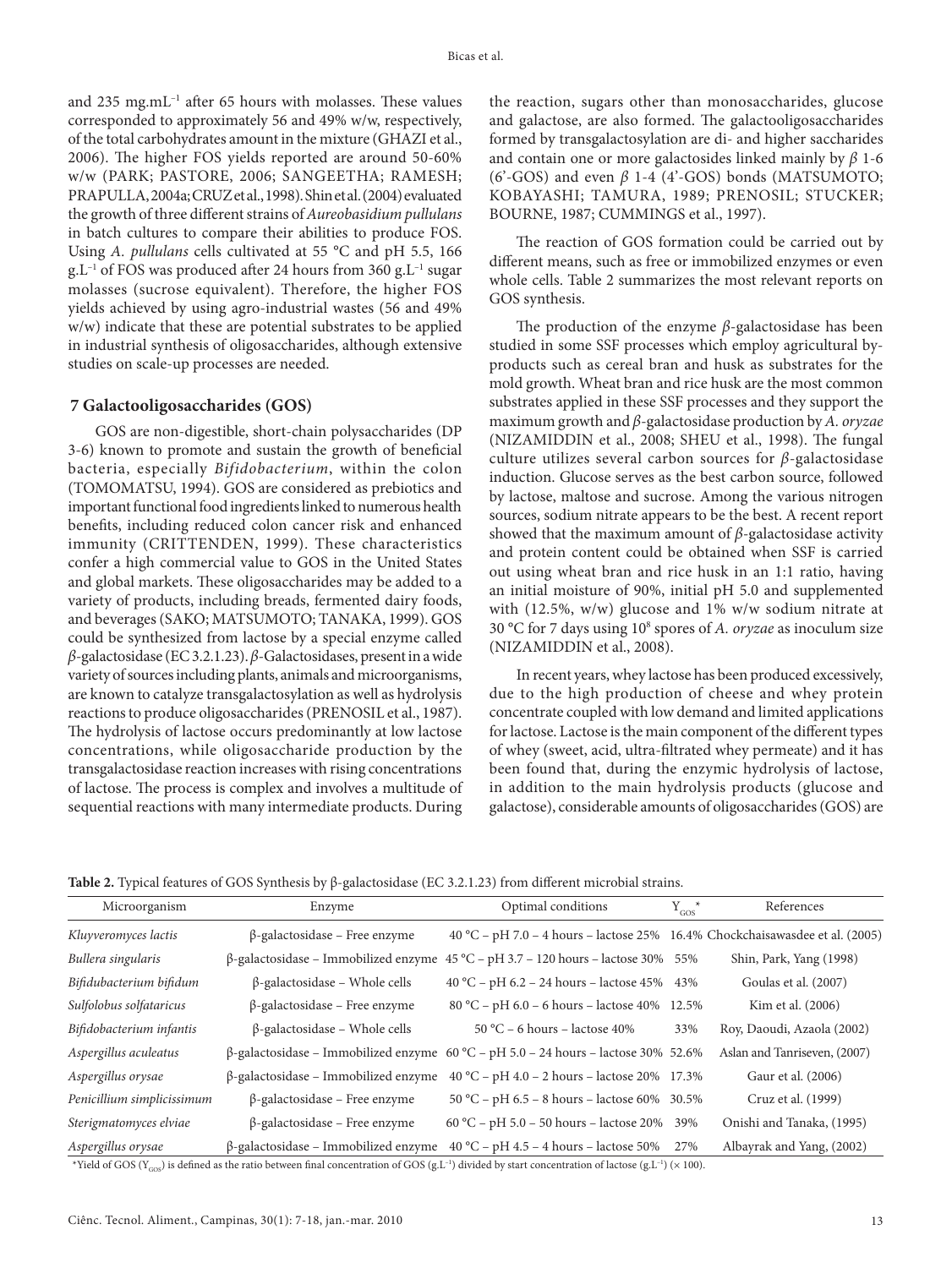also formed (LÓPEZ-LEIVA; GUZMAN, 1995). Thus, the low market value for lactose due to its oversupply has stimulated GOS manufacture from whey lactose. Some studies have used whey lactose solution in several concentrations (around 20% w/v) as the reaction media to GOS synthesis. Employing a *β*-galactosidase from *Kluyveromyces fragilis* and an initial whey lactose content of 20 and 14% w/w, the maximum yield of GOS reached 31% w/w (FODA; LÓPEZ-LEIVA, 2000) and around 23% w/w (RUSTOM; FODA; LÓPEZ-LEIVA, 1998), respectively. In another report, a GOS yield of 34% w/w by *β*-galactosidase from *Bullera singularis* was found starting from 20% w/v cheese whey (CHO et al., 2003). These are impressive results since the GOS yields with purified lactose is usually within the range of 26 to 41% w/w when an initial substrate content of 20 to 50% is employed (CHO et al., 2003; NERI et al., 2009; SHEU et al., 1998). Therefore, it is suggested that by-products from dairy factories have a great potential to be employed in industrial processes for oligosaccharides production, although refined studies on scale up processes are still required.

An excellent alternative to reduce costs of NDO production is the use of low cost culture media, such as agro-industrial wastes rich in carbohydrates. There are several reports of by-products used to produce the enzyme either by Solid State Fermentation (SANGEETHA; RAMESH; PRAPULLA, 2004b; PARK; PASTORE, 2006) or submerged fermentation (DORTA et al., 2006) and to produce the oligosaccharides themselves (GHAZI et al., 2006; SHIN et al., 2004). The production of enzymes in residue media could be more feasible at the industrial level than NDO production in these media because, in the latter case, more elaborate downstream processes are required, increasing purification costs.

# **8 Conclusion**

Traditional chemical processes are gradually being replaced by bioprocesses for the production of different substances. The tendency is for many ingredients to be produced using biotechnological tools, with the advantage of producing, under mild conditions and with lower environmental impact, enantiomerically pure compounds which may be labeled "natural". However, the high production costs involved in this kind of process is yet one of the major drawbacks for its wide adoption. One of the alternatives to overcome this scenario is the use of industrial residues as culture medium for microorganisms. Based on this review, which showed an increasing adoption of this technique, it seems that this approach will guide the biotechnology industry in the future, representing not only a noble destination for the residues but also a reduction in the manufacturing costs of bioproducts.

#### **References**

- ADAMS, A.; DEMYTTENAERE, J. C. R.; DE KIMPE, N. Biotransformation of  $(R)-(+)$ - and  $(S)-(-)$ -limonene to Alphaterpineol by *Penicillium digitatum* - Investigation of the Culture Conditions. **Food Chemistry**, v. 80, n. 4, p. 525-534, 2003.
- ALBAYRAK, N.; YANG, S. T. Production of Galacto-Oligosaccharides from Lactose by *Aspergillus oryzae* β-Galactosidase Immobilized

in Cotton Cloth. **Biotechnology and Bioengineering**, v. 77, n. 1, p. 8-19, 2002.

- ARMSTRONG, D. W.; MARTIN, S. M.; YAMAZAKI, H. Production of ethyl acetate from dilute ethanol solutions by Candida utilis. **Biotechnology and Bioengineering**, v. 26, n. 9, p. 1038-1041, 1984.
- ASLAN, Y.; TANRISEVEN, A. Immobilization of Pectinex Ultra SP-L to produce galactooligosaccharides. **Journal of Molecular Catalysis B: Enzymatic**, v. 45, p. 73-77, 2007.
- ASSAF, S.; HADAR, Y.; DOSORETZ, C. G. 1-Octen-3-ol and 13-hydroperoxylinoleate are products of distinct pathways in the oxidative breakdown of linoleic acid by *Pleurotus pulmonarius*. **Enzyme and Microbial Technology**, v. 21, n. 7, p. 484-490, 1997.
- BAUER, K.; GARBE, D.; SURBURG, H. **Common Fragrance and Flavor Materials:** Preparation, Properties and Uses. 4th ed. Weinheim: Wiley – VCH, 2001. 293 p.
- BERGER, R. G. Biotechnology of flavours the next generation. **Biotechnology Letters**, v. 31, n. 11, 2009.
- BICAS, J. L. et al. Integrated process for co-production of alkaline lipase and R-(+)-α-terpineol by Fusarium oxysporum. **Food Chemistry**, v. 120, n. 2, p. 452-456, 2010.
- BICAS, J. L. et al. Optimization of R-(+)-α-terpineol Production by the Biotransformation of R-(+)-Limonene. **Journal of Industrial Microbiology and Biotechnology**, v. 35, n. 9, p. 1061-1070, 2008a.
- BICAS, J. L. et al. A bioprocess for the production of high concentrations of R-(+)-α-terpineol from R-(+)-limonene. **Process Biochemistry**. In press. DOI:10.1016/j.procbio.2009.11.007.
- BICAS, J. L. et al. Characterization of Monoterpene Biotransformation in Two Pseudomonads. **Journal of Applied Microbiology**, v. 105, p. 1991-2001, 2008b.
- BICAS, J. L.; DIONISIO, A. P.; PASTORE, G. M. Bio-oxidation of terpenes: an approach to Flavor industry. **Chemical Reviews**, v. 109, n. 9, p. 4518-4531, 2009
- BLUEMKE, W.; SCHRADERB, J. Integrated bioprocess for enhanced production of natural flavors and fragrances by Ceratocystis moniliformis. **Biomolecular Engineering**, v. 17, n. 4-5, p. 137-142, 2001.
- BRAMORSKI, A. et al. Production of volatile compounds by the edible fungus *Rhizopus oryzae* during solid-state cultivation on tropical agro-industrial substrates. **Biotechnology Letters**, v. 20, n. 4, p. 359-362, 1998a.
- BRAMORSKI, A. et al. Fruit aroma production by *Ceratocystis fimbriata* in static cultures from solid agro-industrial wastes. **Revista de Microbiologia**, v. 28, n. 3, p. 208-212, 1998b.
- CADWALLADER, K. R. et al. Bioconversion of (+)-Limonene by Pseudomonas gladioli. **Journal of Food Science**, v. 54, n. 5, p. 1241-1245, 1989.
- CADWALLADER, K. R.; BRADDOCK, R. J.; PARISH, M. E. Isolation of α-Terpineol Dehydratase from Pseudomonas gladioli.**Journal of Food Science**, v. 57, n. 1, p. 241-244, 248, 1992.
- CHAMBERT, R.; GONZY-TRÉBOUL, G. Levansucrase of *Bacillus subtilis*: Kinetic and Thermodynamic Aspects of Transfructosylation Processes. **European Journal of Biochemistry**, v. 62, p. 55-64, 1976.
- CHAMBERT, R.; TREBOUL, G.; DEDONDER, R. Kinetic Studies of Levansucrase of *Bacillus subtilis*. **European Journal of Biochemistry**, v. 41, p. 285-300, 1974.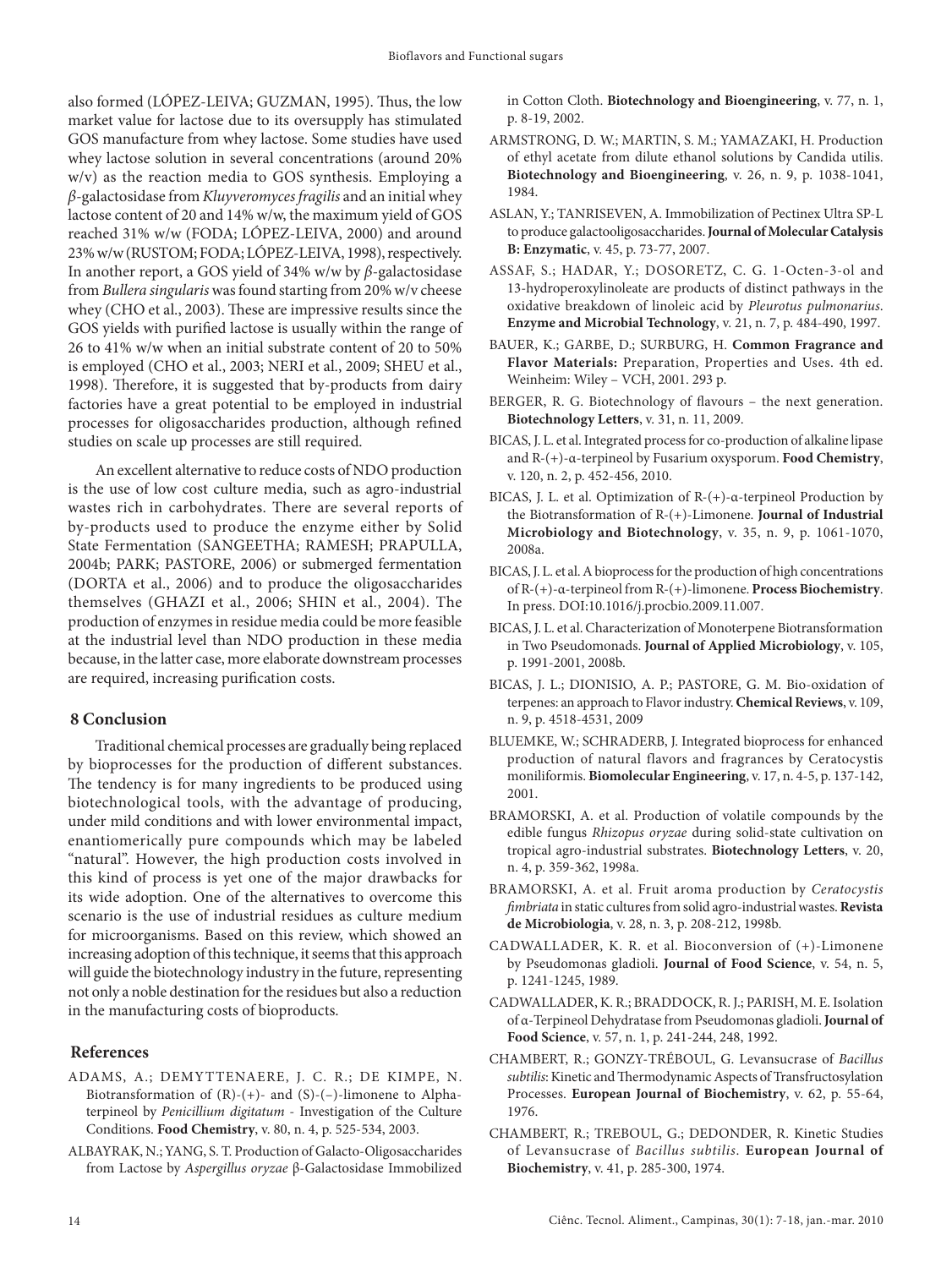- CHO, Y. J.; SHIN, H. J.; BUCKE, C. Purification and biochemical properties of a galactooligosaccharide producing *β*-Galactosidase from *Bullera singularis*. **Biotechnology Letters**, v. 25, n. 24, p. 2107-2111, 2003.
- CHOCKCHAISAWASDEE, S. et al. Synthesis of Galacto-oligosaccharide From Lactose Using β-Galactosidase From *Kluyveromyces lactis*: Studies on Batch and Continuous UF Membrane-Fitted Bioreactors. **Biotechnology and Bioengineering**, v. 89, n. 4, p. 434-443, 2004.
- CHRISTEN, P. et al. Caracterization of volatile compounds produced by *Rhyzopus* strains grown on agro-industrial solid wastes. **Bioresource Technology**, v. 71, n. 3, p. 211-215, 2000.
- CHRISTEN, P.; MEZA, J. C.; REVAH, S. Fruity aroma production in solid state fermentation by *Ceratocystis fimbriata*: influence of the substrate type and the presence of precursors. **Mycological Research**, v. 101, n. 8. p. 911-919, 1997.
- COLLINS, R. P.; HALIM, A. F. Essential oil composition of Ceratocystis virescens. **Mycologia**, v. 69, n. 6, p. 1129-1136, 1977.
- The National Research Council. Committee on Bioprocess Engineering. **Putting biotechnology to work:** bioprocess engineering. Wasington, D.C.: National Academy of Sciences, 1992. 120 p.
- CRITTENDEN, R. G. Prebiotics. In: TANNOCK, G. W. (Ed.). **Probiotics:** a critical review. Wymondham: Horizon Scientific Press, 1999. p. 141-156.
- CROWELL, P. Prevention and therapy of cancer by dietary monoterpenes. **Journal of Nutrition**, v. 129, n. 3, p. 775S-778S, 1999.
- CRUZ, R. et al. Production of fructooligosaccharides by the mycelia of *Aspergillus japonicus* immobilized in calcium alginate. **Bioresource Technology**, v. 65, n. 1-2, p. 139-143, 1998.
- CRUZ, R. et al. Production of transgalactosylated oligosaccharides (TOS) by galactosyltransferase activity from *Penicillium simplicissimum*. **Bioresource Technology**, v. 70, p. 165-171, 1999.
- CUMMINGS, J. H. et al. A new look at dietary carbohydrate: chemistry, physiology and health. **European Journal of Clinical Nutrition**, v. 51, n. 7, p. 417-423, 1997.
- DAMASCENO, S. et al. Production of volatile compounds by *Geotrichum fragrans* using cassava wastewater as substrate. **Process Biochemistry**, v. 39, n. 4, p. 411-414, 2003.
- DAUGSCH, A.; PASTORE, G. M. Obtenção de vanilina: oportunidade biotecnológica. **Química Nova**, v. 28, n. 4, p. 642-645, 2005.
- DE CARVALHO, C. C. C. R.; DA FONSECA, M. M. R. Carvone: Why and how should one bother to produce this terpene. **Food Chemistry**, v. 95, n. 3, p. 413-422, 2006.
- DELZENNE, N. M. Oligosaccharides: state of the art. **Proceedings of the Nutrition Society**, v. 62, n. 1, p. 177-182, 2003.
- DEMAIN,A. L.; JACKSON, M.; TRENNER, N. R. Thiamine-dependent Accumulation of Tetramethylpyrazine Accompanying a Mutation in the Isoleucine-Valine Pathway. **Journal of Bacteriology**, v. 94, n. 2, p. 323-326, 1967.
- DEMYTTENAERE, J. C. R. Biotransformation of Terpenoids by Microorganisms. In: RAHMAN, A. (Ed.). **Studies in Natural Products Chemistry.** London: Elsevier, 2001. p. 125-178.
- DEMYTTENAERE, J. C. R.; VAN BELLEGHEM, K.; DE KIMPE, N. Biotransformation of  $(R)-(+)$ - and  $(S)-(-)$ -Limonene by Fungi and the Use of Solid Phase Microextraction for Screening.**Phytochemistry**, v. 57, n. 2, p. 199-208, 2001.
- DI GIOIA, D. et al. Production of biovanillin from wheat bran. **Enzyme and Microbial Technology**, v. 41, n. 4, p. 498-505, 2007.
- DOBLE, M.; KRUTHIVENTI, A. K.; GAIKAR, V. G. **Biotransformation and Bioprocesses**. New York: Marcel Dekker Inc., 2004.
- DORTA, C. et al. Sugarcane molasses and yeast powder used in the Fructooligosaccharides production by *Aspergillus japonicus*-FCL 119T and *Aspergillus niger* ATCC 20611. **Journal of Industrial Microbiology and Biotechnology**, v. 33, n. 12, p. 1003-1009, 2006.
- FERNÁNDEZ, R. C. et al. Production of fructooligosccharides by β-frutofuranosidase from *Aspergillus* sp. 27H. **Journal of Chemical Technology and Biotechnology**, v. 79, p. 268-272, 2004.
- FODA, M. I.; LÓPEZ-LEIVA, M. Continuous production of oligosaccharides from whey using a membrane reactor. **Process Biochemistry**, v. 35, n. 6, p. 581-587, 2000.
- FRANCKE, W.; BRUMMER, G. Terpene aus *Ascoidea hylecoeti*. **Planta Medica**, v. 34, p. 426-429, 1978.
- FRANCO, M. R. B. **Aroma e Sabor dos Alimentos:** Temas Atuais. São Paulo: Livraria Varela, 2004. 246 p.
- GATFIELD, I. L. Production of flavor and aroma compounds by biotechnology. **Food technology**, v. 42, n. 10, p. 110-169, 1988.
- GAUR, R. et al. Galacto-oligosaccharide synthesis by immobilized *Aspergillus oryzae* β-galactosidase. **Food Chemistry**, v. 97, n. 3, p. 426-430, 2006.
- GHAZI, I. et al. Beet sugar syrup and molasses as low-cost feedstock for the enzymatic production of fructo-oligosaccharides. **Journal of Agricultural and Food Chemistry**, v. 54, n. 8, p. 2964-2968, 2006.
- GOULAS, A.; TZORTZIS, G.; GIBSON, G. R. Development of a process for the production and purification of α- and β-galactooligosaccharides from *Bifidobacterium bifidum* NCIMB 41171. **International Dairy Journal**, v. 17, p. 648-656, 2007.
- HARTEMINK, R.; VANLAERE, K. M. J.; ROMBOUTS, F. M. Growth of enterobacteria on fructo-oligosaccharides. **Journal of Applied Microbiology**, v. 83, n. 3, p. 367-374, 1997.
- HAYASHI, S.; YOSHIYAMA, T.; FUJII, N. Production of a novel syrup containing neofructo-oligosaccharides by the cells of *Penicillium citrinum*. **Biotechnology Letters**, v. 22, n. 18, p. 1465-1469, 2000.
- HETTWER, U.; GROSS, M.; RUDOLPH, K. Purification and Characterization of an Extracellular Levansucrase from Pseudomonas syringae pv. phaseolicola. **Journal of Bacteriology**, v. 177, n. 10, p. 2834-2839, 1995.
- HÖLKER, U.; LENZ, J. Solid-state fermentation are there any biotechnological advantages? **Current Opinion in Microbiology**, v. 8, n. 3, p. 301-306, 2005.
- HUBBALL, J. A.; COLLINDS, R. P. A study of factor affecting the synthesis of terpenes by ceratocystis variospora. **Mycologia**, v. 70, n. 1, p. 117-29, 1978.
- JANSSENS, L. et al. Production of flavours by microorganisms. **Process Biochemistry**, v. 27, n. 4, p. 195-215, 1992.
- KAUFHOLD, J.; HAMMON, H. M.; BLUM, J. W. Fructooligosaccharide supplementation: effects on metabolic, endocrine and hematological traits in veal calves. **Journal of Veterinary Medicine, Animal Physiology, Pathology and Clinical Medicine**, v. 47, n. 1, p. 17-29, 2000.
- KIM, B. W.; KWON, H. J.; PARK, H. Y. Production of a novel transfructosylating enzyme from *Bacillus macerans* EG-6. **Bioprocess Engineering**, v. 23, n. 1, p. 11-16, 2000.
- KIM, S. K.; RAJAPAKSE, N. Enzymatic production and biological activities of chitosan oligosaccharides (COS): a review. **Carbohydrates Polymers**, v. 62, n. 4, p. 357-368, 2005.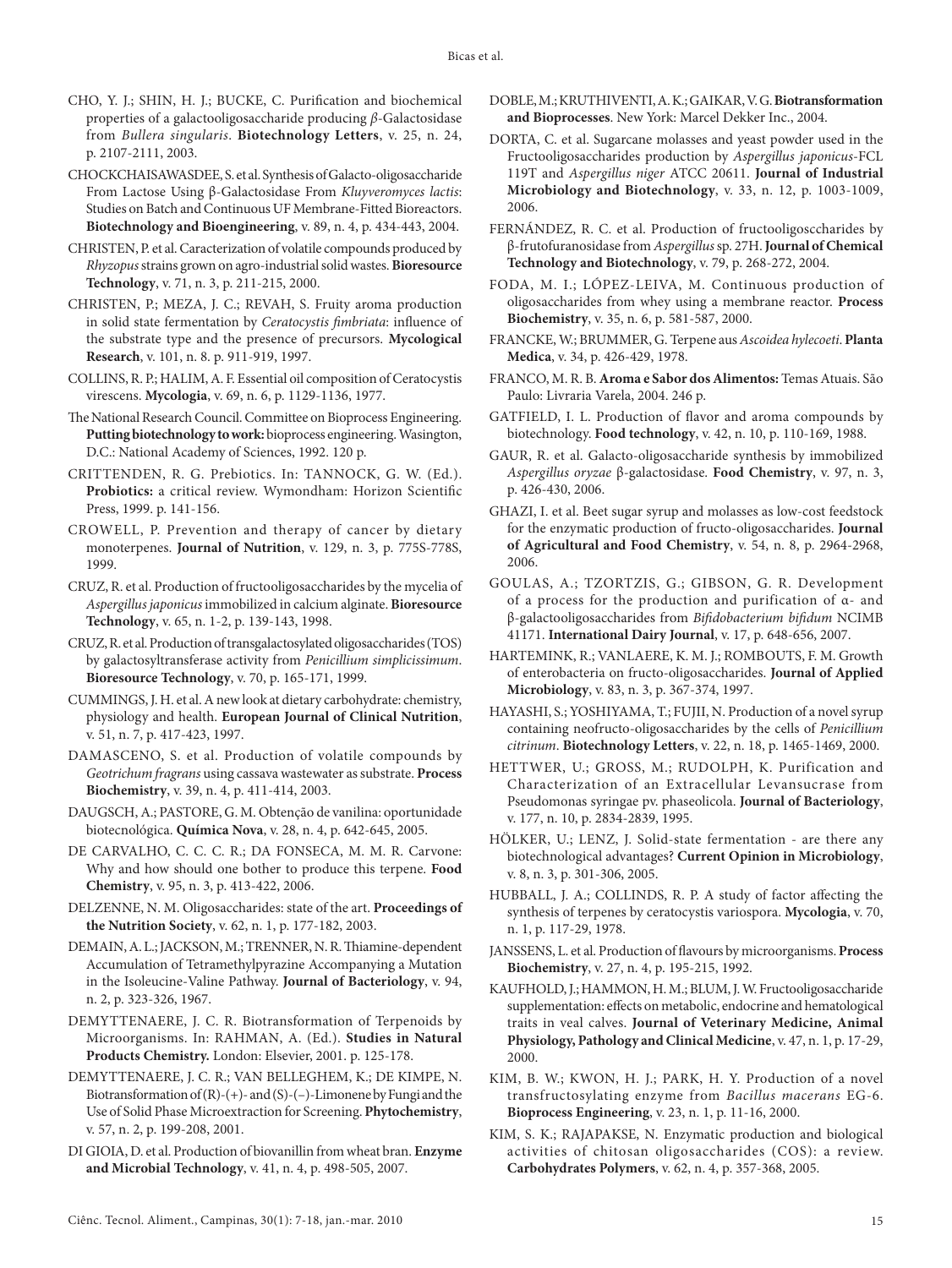- KIM, Y. S.; PARK, C. S.; OH, D. K. Lactulose production from lactose and fructose by a thermostable β-galactosidase from *Sulfolobus solfataricus*. **Enzyme and Microbial Technology**, v. 39, p. 903-908, 2006.
- KOSUGE, T.; KAMIYA, H. Discovery of a Pyrazine in a Natural Product: Tetramethylpyrazine from Cultures of a Strain of Bacillus subtilis. **Nature**, v. 193, n. 4817, p. 776, 1962.
- KRAIDMAN, G.; MUKHERJEE, B. B.; HILL, J. D. Conversion of D-Limonene into an Optically Active Isomer of α-Terpineol by a Cladosporium Species. **Bacteriological Proceedings**, v. 69, p. 63, 1969.
- LANZA, E.; KO, K. H.; PALMER, J. K. Aroma production by cultures of Ceratocystis moniliformis. **Journal of agricultural and food chemistry**, v. 24, n. 6, p. 1247-1250, 1976.
- LASETER, J. L.; WEETE, J. D.; WALKINSHAW, C. H. Volatile terpenoids from aeciospores of Cronartium fusiforme. **Phytochemistry**, v. 12, p. 387-390, 1973.
- LESAGE-MEESSEN, L. et al. Biotechnological process involving filamentous fungi to produce natural crystalline vanillin from maize bran. **Applied Biochemistry and Biotechnology**, v. 102-103, n. 1-6, p. 141-153, 2002.
- LIM, J. S. et al. Studies on production and physical properties of neo-FOS produced by co-immobilized *Penicillium citrinum* and neofructosyltransferase. **European Food Research and Technology**, v. 225, n. 3-4, p. 457-462, 2007.
- LONGO, M. A.; SANROMÁN, M. A. Production of food aroma compounds: microbial and enzymatic methodologies. **Food Technological Biotechnological**, v. 44, n. 3, p. 335-353, 2006.
- LÓPEZ-LEIVA, M.; GUZMAN, M. Formation of oligosaccharides during enzymic hydrolysis of milk whey permeates. **Process Biochemistry**, v. 30, n. 8, p. 757-762, 1995.
- MAALEJ-ACHOURI, I. et al. Production of xylo-oligosaccharides from agro-industrial residues using immobilized *Talaromyces thermophilus* xylanase. **Journal of Molecular Catalysis B: Enzymatic**, v. 59, n. 1-3, p. 145-152, 2009.
- MAKKAR, R. S.; CAMEOTRA, S. S. An update on the use of unconventional substrates for biosurfactant production and their new applications. **Applied Microbiololy Biotechnology**, v. 58, n. 4, p. 428-434, 2002.
- MARÓSTICA Jr., M. R.; PASTORE, G. M. Biotransformation of citronellol in rose-oxide using cassava wastewater as a medium. **Ciência e Tecnologia de Alimentos***,* v. 26, n. 3, p. 690-696, 2006.
- MARÓSTICA Jr., M. R.; PASTORE, G. M. Production of R-(+) α-terpineol by the biotransformation of limonene from orange essential oil, using cassava waste water as medium. **Food Chemistry**, v. 101, n. 1, p. 345-350, 2007b.
- MARÓSTICA Jr., M. R. et al. Fungal biotransformation of monoterpenes found in agro-industrial residues from orange and pulp industries into aroma compounds: Screening using solid phase microextraction. **Food Science and Biotechnology**, v. 16, n. 1, p. 37-42, 2007.
- MARÓSTICA Jr., M. R.; PASTORE, G. M. Biotransformation of Limonene: a Review of the Main Metabolic Pathways. **Química Nova**, v. 30, n. 2, p. 382-387, 2007a.
- MARQUES, D. B.; PASTORE, G. M. Produção de aromas naturais por microrganismos. **Boletim SBCTA**, v. 33, n. 1, p. 80-85, 1999.
- MARTÍNEZ-FLEITES, C.; ORTÍZ-LOMBARDÍA, M.; PONS, T. Crystal structure of levansucrase from the Gram-negative bacterium *Gluconacetobacter diazotrophicus*. **The Biochemical Journal**, v. 390, n. 1, p. 19-27, 2005.
- MATSUMOTO, K.; KOBAYASHI, Y.; TAMURA N. Production of Galactooligosaccharides with *β*-Galactosidase. **Denpun Kagaku**, v. 36, p. 123-130, 1989.
- MEDEIROS, A. B. P. et al. Optimization of the production of aroma compounds by *Kluyveromyces marxianus* in solid-state fermentation using factorial design and response surface methodology. **Biochemical Engineering Journal**, v. 6, n. 1, p. 33-39, 2000.
- MOLIS, C. et al. Digestion, excretion, and energy value of fructooligosaccharides in healthy humans. **The American Journal of Clinical Nutrition**, v. 64, n. 3, p. 324-328, 1996.
- MONSAN, P.; PAUL, F. Enzymatic synthesis of oligosaccharides. **FEMS Microbiology Reviews**, v. 16, n. 2-3, p. 187-192, 1995.
- MUHEIM, A. et al. Microbiological process for producing vanillin. **United States Patent** 6,235,507. May 22th, 2001.
- MUSSATO, S. I.; AGUILAR, C. N.; RODRIGUES, L. R. Fructooligosaccharides and β-fructofuranosidase production by *Aspergillus japonicus* immobilized on lignocellulosic materials. **Journal of Molecular Catalysis B: Enzymatic**, v. 59, n. 1-3, p. 76-81, 2009.
- NERI, D. F. M. et al. Galacto-oligosaccharides production during lactose hydrolysis by free *Aspergillus oryzae β*-galactosidase and immobilized on magnetic polysiloxane-polyvinyl alcohol. **Food Chemistry**, v. 115, n. 1, p. 92-99, 2009.
- ONISHI, N.; TANAKA, T. Purification and Properties of a Novel Thermostable Galacto-Oligosaccharide-Producing β-Galactosidase from *Sterigmatomyces elviae* CBS8119. **Applied and Environmental Microbiology**, v. 61, n. 11, p. 4026-4030, 1995.
- ORZUA, M. C. et al. Exploitation of agro industrial wastes as immobilization carrier for solid-state fermentation. **Industrial Crops and Products**, v. 30, n. 1, p. 24-27, 2009.
- OZIMEK, L. K.; KRALJ, S.; VAN DER MAAREL, M. J. E. C. The levansucrase and inulosucrase enzymes of *Lactobacillus reuteri* 121 catalyse processive and non-processive transglycosylation reactions. **Microbiology**, v. 152, n. 4, p. 1187-1196, 2006.
- PANDEY, A. Solid-state fermentation. **Biochemical Engineering Journal**, v. 13, n. 2-3, p. 81-84, 2003.
- PANDEY, A. et al. New developments in solid state fermentation: I-bioprocesses and products. **Process Biochemistry**, v. 35, n. 10, p. 1153-1169, 2000b.
- PANDEY, A. et al. Biotechnological potential of agro-industrial residues. II: cassava bagasse. **Bioresource Technology**, v. 74, n. 1, p. 81-87, 2000a.
- PANDEY, A. et al. Biotechnological potential of coffee pulp and coffee husk for bioprocesses. **Biochemical Engineering Journal**, v. 6, n. 2, p. 153-162, 2000c.
- PANDEY, A. et al. Biotechnological potential of agro-industrial residues. I: sugarcane bagasse. **Bioresource Technology**, v. 74, n. 1, p. 69-80, 2000d.
- PARK, Y. K.; ALMEIDA, M. M. Production of fructooligosaccharides from sucrose by a transfructosylase from *Aspergillus niger*. **World Journal of Microbiology and Biotechnology**, v. 7, n. 3, p. 331-334, 1991.
- PARK, Y. K.; PASTORE, G. M. Process for preparing betafructofuranosidase enzyme and a process for producing fructooligosaccharides. **United States Patent** 7,063,976. June 20th, 2006.
- PARK, Y. C.; SHAFFER, C. E. H.; BENNETT, G. N. Microbial formation of esters. **Applied Microbiology and Biotechnology**, v. 85, n. 1, 2009.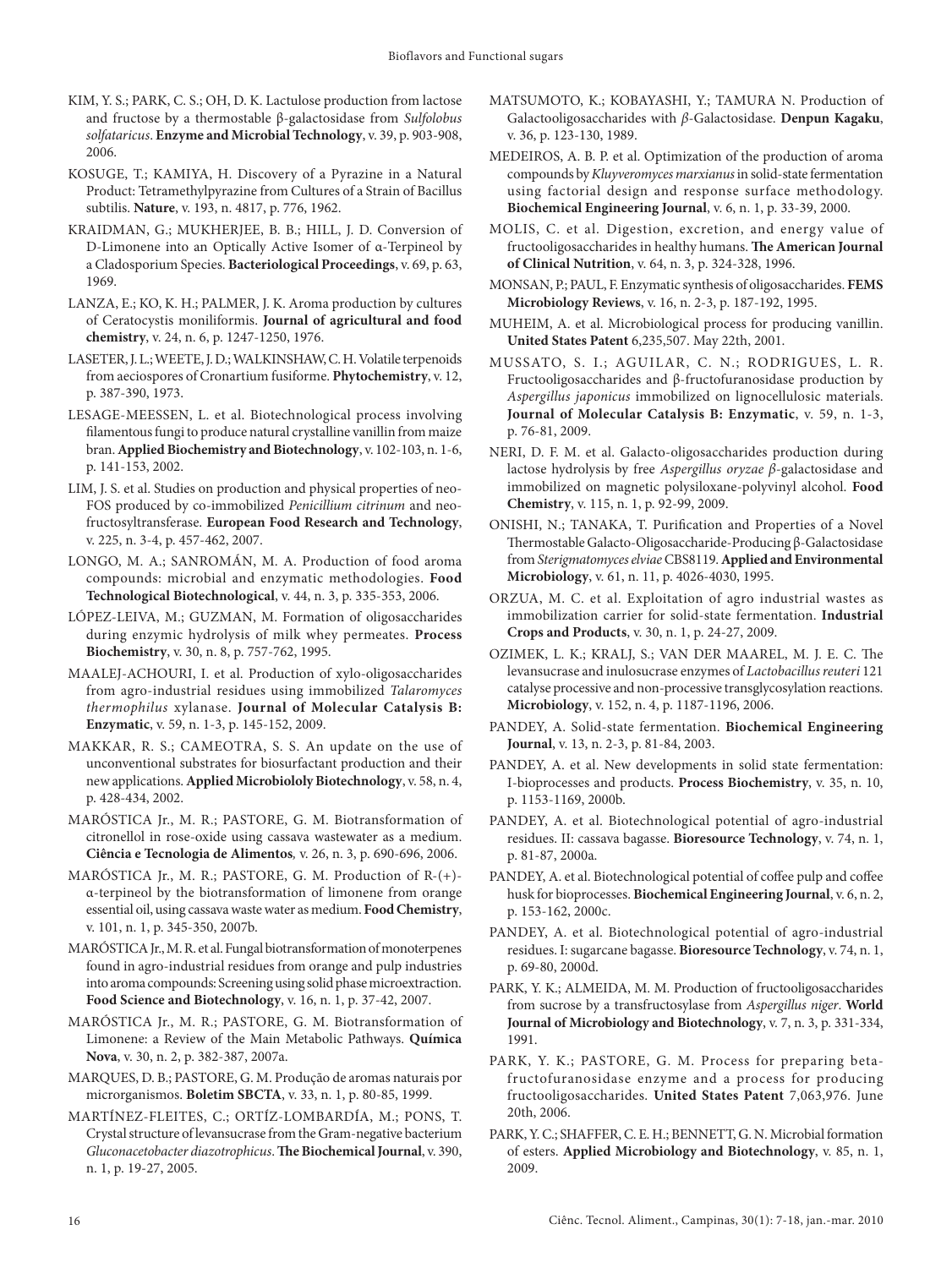- PASTORE, G. M.; PARK, Y. K.; MIN, D. B. Production of fruity aroma by Neurospora from beiju. **Mycological Research**, v. 98, n. 11, p. 1300-1302, 1994.
- PASTORE, G. M.; PARK, Y. K.; MIN, D. B. Production of fruity aroma by Neurospora species isolated from Beiju. **Revista de Microbiologia**, v. 26, n. 1, p. 55-58, 1995.
- PESCHECK, M. et al. Improved monoterpene biotransformation with *Penicillium* sp. by use of a closed gas loop bioreactor. **Journal of Industrial Microbiology and Biotechnology**, v. 36, n. 6, p. 827-836, 2009.
- PRENOSIL, J. E.; STUCKER, E.; BOURNE, J. R. Formation of oligosaccharides during enzymatic lactose hydrolysis and their importance in a whey hydrolysis process: Part II: Experimental. **Biotecnology and Bioengineering**, v. 30, n. 9, p. 1019-1025, 1987.
- RABENHORST, J.; HOPP, R. Process for the preparation of vanillin and microorganisms suitable therefore. **United States Patent** 6,133,003. October 17th, 2000.
- ROBERFROID, M. B.; SLAVIN, J. Non digestible oligosaccharides. **Critical Reviews in Food Science and Nutrition**, v. 40, n. 60, p. 461-480, 2000.
- ROSSI, S. C. *et al.* Improving fruity aroma production by fungi in SSF using citric pulp. **Food Research International**, v. 42, n. 4, p. 484-486, 2009.
- ROY, D.; DAOUDI, L.; AZAOLA, A. Optimization of galactooligosaccharide production by *Bifidobacterium infantis* RW-8120 using response surface methodology. **Journal of Industrial Microbiology and Biotechnology**, v. 29, p. 281-285, 2002.
- RUSTOM, I. Y. S.; FODA, M. I.; LÓPEZ-LEIVA, M. H. Formation of oligosaccharides from whey UF-permeate by enzymatic hydrolysis – analysis of factors. **Food Chemistry**, v. 62, n. 2, p. 141-147, 1998.
- SAKO, T.; MATSUMOTO, K.; TANAKA, R. Recent progress on research and applications of non-digestible galacto-oligosaccharides. **International Dairy Journal**, v. 9, n. 1, p. 69-80, 1999.
- SANGEETHA, P. T.; RAMESH, M. N.; PRAPULLA, S. G. Fructooligosaccharide production using fructosyl transferase obtained from recycling culture of *Aspergillus oryzae* CFR 202. **Process Biochemistry**, v. 40, n. 3-4, p. 1085-1088, 2005a.
- SANGEETHA, P. T.; RAMESH, M. N.; PRAPULLA, S. G. Production of fructo-oligosaccharides by fructosyl transferase from *Aspergillus oryzae* CFR 202 and *Aureobasidium pullulans* CFR 77. **Process Biochemistry**, v. 39, n. 6, p. 755-760, 2004a.
- SANGEETHA, P. T.; RAMESH, M. N.; PRAPULLA, S. G. Production of fructosyl transferase by *Aspergillus oryzae* CRF 202 in solid-state fermentation using agricultural by-products. **Applied Microbiology and Biotechnology**, v. 65, p. 530-537, 2004b.
- SANGEETHA, P. T.; RAMESH, M. N.; PRAPULLA, S. G. Recent trends in microbial production, analysis and application of Fructooligosaccharides**. Food Science and Technology**, v. 16, n. 10, p. 442-457, 2005b.
- SANTOS, A. M. P.; MAUGERI, F. Synthesis of fructooligosaccharides from sucrose using inulinase from *Klyveromyces marxianus*. **Food Technology and Biotechnology**, v. 45, n. 2, p. 181-186, 2007.
- SAVITHIRY, N.; CHEONG, T. K.; ORIEL, P. Production of Alpha-Terpienol from *Escherichia coli* Cells Expressing Thermostable Limonene Hydratase. **Applied Biochemistry and Biotechnology**, v. 63, p. 213-220, 1997.
- SHEU, D. C. et al. Production of galactooligosaccharides by *β*-galactosidase immobilized on glutaraldehyde-treated chitosan beads. **Biotechnology Techniques**, v. 12, n. 4, p. 273-276, 1998.
- SHIN, H. J.; PARK, J. M.; YANG, J. W. Continuous production of galactooligosaccharides from lactose by Bullera singularis β-galactosidase immobilized in chitosan beads. **Process Biochemistry**, v. 33, n. 8, p. 787-792, 1998.
- SHIN, H. T. et al. Production of fructo-oligosaccharides from molasses by *Aureobasidium pullulans* cells. **Bioresource Technology**, v. 93, n. 1, p. 59-62, 2004.
- SINGHANIA, R. R. et al. Recent advances in solid-state fermentation. **Biochemical Engineering Journal**, v. 44, n. 1, p. 13-18, 2009.
- SLOAN, A. E. The top 10 functional food trends: the next generation. **Food Technology**, v. 56, n. 4, p. 32-35, 2002.
- SOARES, M.; CHRISTEN, P.; PANDEY, A. Fruit flavor production by *Ceratocystis fimbriata* grown on coffe husk in solid-state fermentation. **Process Biochemistry**, v. 35, p. 857-861, 2000.
- SONG, D. D.; JACQUES, N. A. Purification and enzymic properties of the fructosyltransferase of *Streptococcus salivarius* ATCC 25975. **The Biochemical Journal**, v. 341, n. 2, p. 285-291, 1999.
- SPIEGEL, J. E.; ROSE, R.; KARABELL, P. Safety and benefits of frutooligosaccharides as food ingredients. **Food Technology**, v. 48, n. 1, p. 85-89, 1994.
- TÁMBARA, Y.; HORMAZA, J. V.; PÉREZ, C. Structural analysis and optimized production of fructo-oligosaccharides by levansucrase from *Acetobacter diazotrophicus* STR4. **Biotechnology Letters**, v. 21, p. 117-121, 1999.
- TAN, Q.; DAY, D. F. Bioconversion of Limonene to α-Terpineol by Immobilized *Penicillium digitatum*. **Applied Microbiology and Biotechnology**, v. 49, n. 1, p. 96-101, 1998a.
- TAN, Q.; DAY, D. F. Organic Co-solvent Effects on the Bioconversion of (R)-(+)-Limonene to (R)-(+)-α-Terpineol. **Process Biochemistry**, v. 33, n. 7, p. 755-761, 1998b.
- TAN, Q.; DAY, D. F.; CADWALLADER, K. R. Bioconversion of (R)-(+)-Limonene by *P. digitatum* (NRRL 1202). **Process Biochemistry**, v. 33, n. 1, p. 29-37, 1998c.
- THIBAULT, J. F. et al. Fungal bioconversion of agricultural by-products to vanillin. **Lebensmittel-Wissenschaft und-Technologie**, v. 31, n. 6, p. 530-536, 1998.
- TOMOMATSU, H. Health effects of oligosaccharides. **Food Technology**, v. 48, n. 10, p. 61-65, 1994.
- TORRES, B. R. *et al.* Vanillin bioproduction from alkaline hydrolyzate of corn cob by *Escherichia coli* JM109/pBB1. **Enzyme and Microbial Technology**, v. 44, n. 3, p. 154-158, 2009.
- VAN HIJUM, S. A. F. T.; SZALOWSKA, E.; VAN DER MAAREL, M. J. E. C. Biochemical and molecular characterization of a levansucrase from Lactobacillus reuteri. **Microbiology**, v. 150, n. 3, p. 621-630, 2004.
- WALTON, N. J. et al. Novel approaches to the biosynthesis of vanillin. **Current Opinion in Biotechnology**, v. 11, n. 5, p. 490-496, 2000.
- WANG, L.; YANG, S. T. Solid State Fermentation and its applications. In: YANG, S. T. (Ed.). **Bioprocessing for value-added products from renewable resources**. Amsterdam: Elsevier, 2007. p. 465-489.
- WELSH, F. W., MURRAY, W. D., WILLIAMS, R. E. Microbiological and enzymatic production of flavor and fragrance chemicals. **Critical Reviews in Biotechnology**, v. 9, n. 2, p. 105-169, 1989.
- YAMASHITA, K.; KAWAI, K.; ITAKAMURA, M. Effects of fructooligosaccharides on blood-glucose and serum lipids in diabetic subjects. **Nutrition Research**, v. 4, n. 6, p. 961-966, 1984.
- YAMAUCH, H. et al. Production of characteristic odors by Neurospora. **Agricultural and Biological Chemistry**, v. 55, n. 12, p. 3115-3116, 1991.
- YAMAUCHI, H.; HASUO, T.; AMACHI, T. Purification and Characterization of Acyl Coenzyme A: Alcohol Acyltransferase of Neurospora sp. **Agricultural and Biological Chemistry**, v. 53, n. 6, p. 1551-1556, 1989.